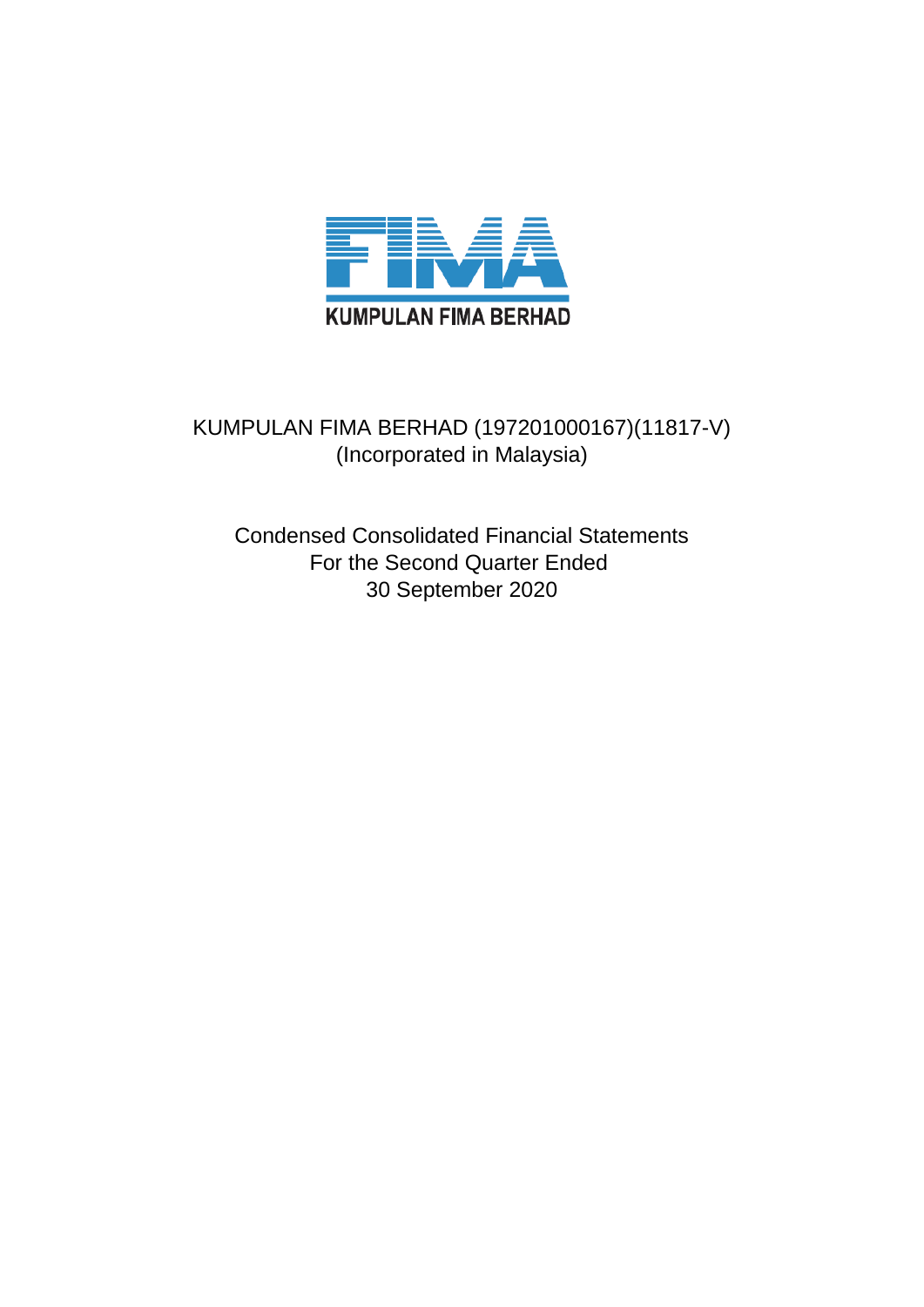

# **CONDENSED CONSOLIDATED STATEMENT OF COMPREHENSIVE INCOME FOR THE SECOND QUARTER ENDED 30 SEPTEMBER 2020** *(THE FIGURES HAVE NOT BEEN AUDITED)*

|                                                          |                | <b>Current quarter</b> |                       | 6 months cumulative |                       |  |
|----------------------------------------------------------|----------------|------------------------|-----------------------|---------------------|-----------------------|--|
|                                                          |                | <b>Current</b>         | <b>Preceding year</b> | <b>Current</b>      | <b>Preceding year</b> |  |
|                                                          |                | year                   | corresponding         | year                | corresponding         |  |
|                                                          |                | quarter                | quarter               | to date             | period                |  |
|                                                          | <b>Note</b>    | 30-09-2020             | 30-09-2019            | 30-09-2020          | 30-09-2019            |  |
|                                                          |                | <b>RM'000</b>          | <b>RM'000</b>         | <b>RM'000</b>       | <b>RM'000</b>         |  |
|                                                          |                |                        |                       |                     |                       |  |
| Revenue                                                  | A <sub>9</sub> | 130,556                | 128,637               | 233,324             | 243,390               |  |
| Cost of sales                                            |                | (80, 871)              | (82, 352)             | (141, 942)          | (155, 305)            |  |
| Gross profit                                             |                | 49,685                 | 46,285                | 91,382              | 88,085                |  |
| Other income                                             |                | 2,756                  | 2,445                 | 5,042               | 4,891                 |  |
| Other items of expense                                   |                |                        |                       |                     |                       |  |
| Administrative expenses                                  |                | (20,007)               | (19, 739)             | (42, 799)           | (38, 633)             |  |
| Selling and marketing expenses                           |                | (1,469)                | (2, 172)              | (3,069)             | (4, 113)              |  |
| Other operating expenses                                 |                | (4,967)                | (8,368)               | (9,764)             | (15, 926)             |  |
|                                                          |                | (26, 443)              | (30, 279)             | (55, 632)           | (58, 672)             |  |
| Finance costs                                            |                | (874)                  | (793)                 | (1,804)             | (1,720)               |  |
| Share of results of associates                           |                | 2,348                  | 488                   | 2,400               | 1,013                 |  |
| <b>Profit before tax</b>                                 | A9/A10         | 27,472                 | 18,146                | 41,388              | 33,597                |  |
| Income tax expense                                       | B <sub>5</sub> | (4, 411)               | (6, 535)              | (9, 579)            | (10, 712)             |  |
| Profit net of tax                                        |                | 23,061                 | 11,611                | 31,809              | 22,885                |  |
| Other comprehensive (expense)/income                     |                |                        |                       |                     |                       |  |
| Foreign currency translation differences                 |                |                        |                       |                     |                       |  |
| for foreign operations                                   |                | (10, 140)              | 1,097                 | (215)               | 3,812                 |  |
|                                                          |                |                        |                       |                     |                       |  |
| <b>Total comprehensive income</b><br>for the period      |                | 12,921                 | 12,708                | 31,594              | 26,697                |  |
|                                                          |                |                        |                       |                     |                       |  |
| Profit attributable to:<br>Equity holders of the Company |                | 18,313                 | 10,111                | 26,761              | 20,223                |  |
| Non-controlling interests                                |                | 4,748                  | 1,500                 | 5,048               | 2,662                 |  |
| Profit for the period                                    |                | 23,061                 | 11,611                | 31,809              | 22,885                |  |
|                                                          |                |                        |                       |                     |                       |  |
| <b>Total comprehensive income</b>                        |                |                        |                       |                     |                       |  |
| attributable to:                                         |                |                        |                       |                     |                       |  |
| Equity holders of the Company                            |                | 9,764                  | 11,060                | 25,867              | 23,469                |  |
| Non-controlling interests                                |                | 3,157                  | 1,648                 | 5,727               | 3,228                 |  |
| <b>Total comprehensive income</b><br>for the period      |                | 12,921                 | 12,708                | 31,594              | 26,697                |  |
|                                                          |                |                        |                       |                     |                       |  |
| Earnings per share attributable                          |                |                        |                       |                     |                       |  |
| to equity holders of the Company:                        |                |                        |                       |                     |                       |  |
| Basic/diluted earnings per share (sen)                   | <b>B12</b>     | 6.54                   | 3.59                  | 9.56                | 7.19                  |  |

(The condensed consolidated statement of comprehensive income should be read in conjunction with the audited financial statements for the year ended 31 March 2020 and the accompanying explanatory notes attached to the interim financial *statements).*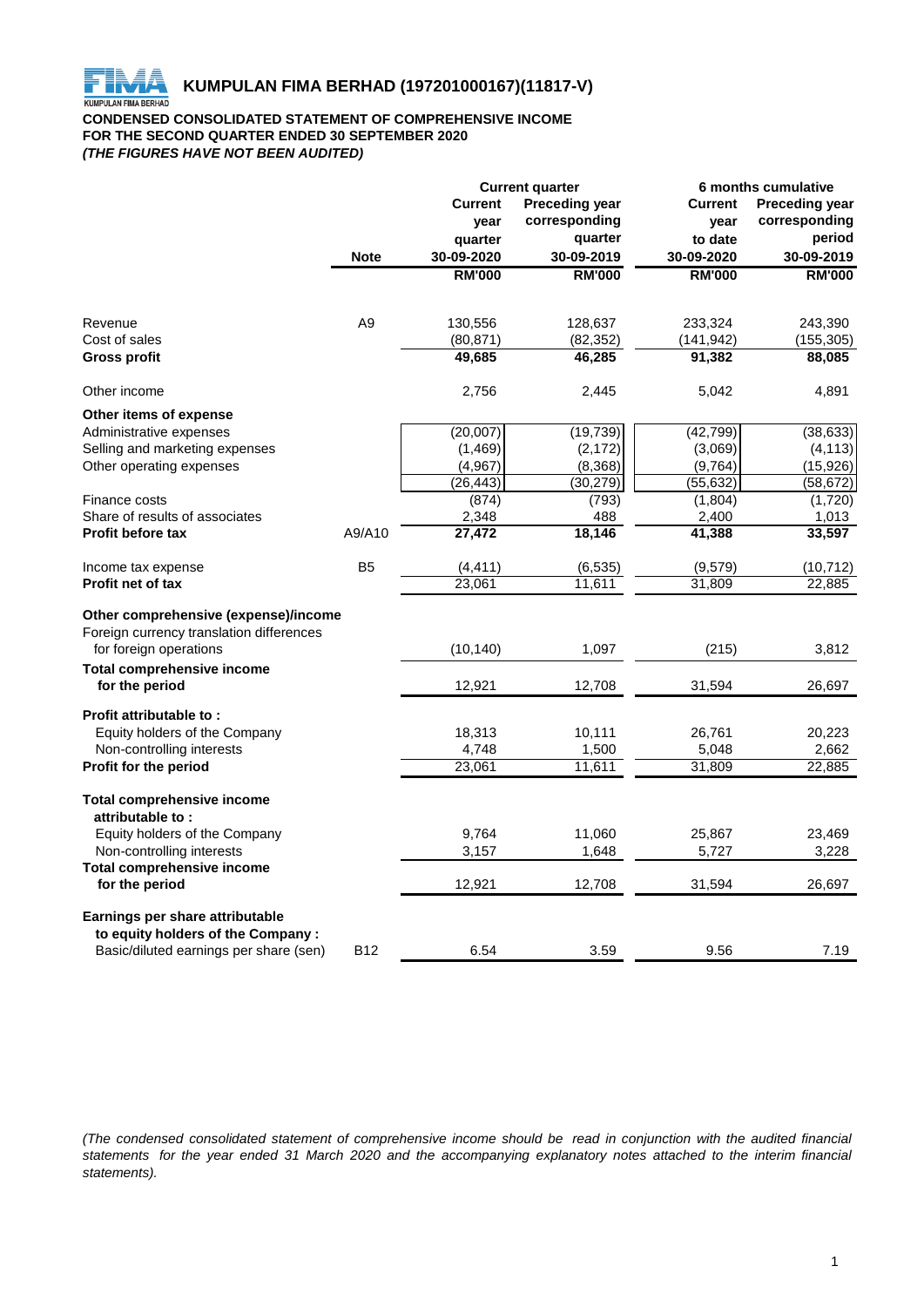# **CONDENSED CONSOLIDATED STATEMENT OF FINANCIAL POSITION AS AT 30 SEPTEMBER 2020**

|                                                                                       | As at<br>30-09-2020 | As at<br>31-03-2020 |
|---------------------------------------------------------------------------------------|---------------------|---------------------|
|                                                                                       | <b>RM'000</b>       | <b>RM'000</b>       |
| <b>ASSETS</b>                                                                         |                     |                     |
| <b>Non-current assets</b>                                                             |                     |                     |
| Property, plant and equipment                                                         | 365,224             | 366,672             |
| Right-of-use assets                                                                   | 202,972             | 210,487             |
| Investment properties                                                                 | 62,736              | 63,554              |
| Investment in associates                                                              | 35,637              | 33,237              |
| Deferred tax assets                                                                   | 10,241              | 8,718               |
| Goodwill on consolidation                                                             | 12,710              | 12,710              |
|                                                                                       | 689,520             | 695,378             |
| <b>Current assets</b>                                                                 |                     |                     |
| Inventories                                                                           | 70,236              | 75,473              |
| <b>Biological assets</b>                                                              | 7,722               | 6,865               |
| Trade receivables                                                                     | 155,699             | 140,555             |
| Other receivables                                                                     | 50,047              | 39,315              |
| Short term cash investments                                                           | 171,176             | 171,591             |
| Cash and bank balances                                                                | 103,489             | 124,329             |
|                                                                                       | 558,369             | 558,128             |
| <b>TOTAL ASSETS</b>                                                                   | 1,247,889           | 1,253,506           |
| <b>EQUITY AND LIABILITIES</b><br>Equity attributable to equity holders of the Company |                     |                     |
| Share capital                                                                         | 311,670             | 311,670             |
| <b>Treasury shares</b>                                                                | (4,671)             | (2, 972)            |
| Other reserves                                                                        | 54,822              | 55,716              |
| Retained earnings                                                                     | 438,982             | 437,360             |
|                                                                                       | 800,803             | 801,774             |
| Non-controlling interests                                                             | 234,713             | 236,897             |
| <b>Total equity</b>                                                                   | 1,035,516           | 1,038,671           |
| <b>Non-current liabilities</b>                                                        |                     |                     |
| Lease liabilities                                                                     | 45,449              | 48,648              |
| Retirement benefit obligations                                                        | 2,292               | 2,073               |
| Deferred tax liabilities                                                              | 42,904              | 43,251              |
|                                                                                       | 90,645              | 93,972              |
| <b>Current liabilities</b>                                                            |                     |                     |
| Lease liabilities                                                                     | 10.181              | 11,789              |
| Short term borrowings                                                                 | 37,103              | 33,490              |
| Trade and other payables                                                              | 58,335              | 63,217              |
| Provisions                                                                            | 8,017               | 8,765               |
| Tax payable                                                                           | 8,092               | 3,602               |
|                                                                                       | 121,728             | 120,863             |
| <b>Total liabilities</b>                                                              | 212,373             | 214,835             |
| <b>TOTAL EQUITY AND LIABILITIES</b>                                                   | 1,247,889           | 1,253,506           |
| Net assets per share (RM)                                                             | 2.84                | 2.84                |

*(The condensed consolidated statement of financial position should be read in conjunction with the audited* financial statements for the year ended 31 March 2020 and the accompanying explanatory notes attached to the *interim financial statements).*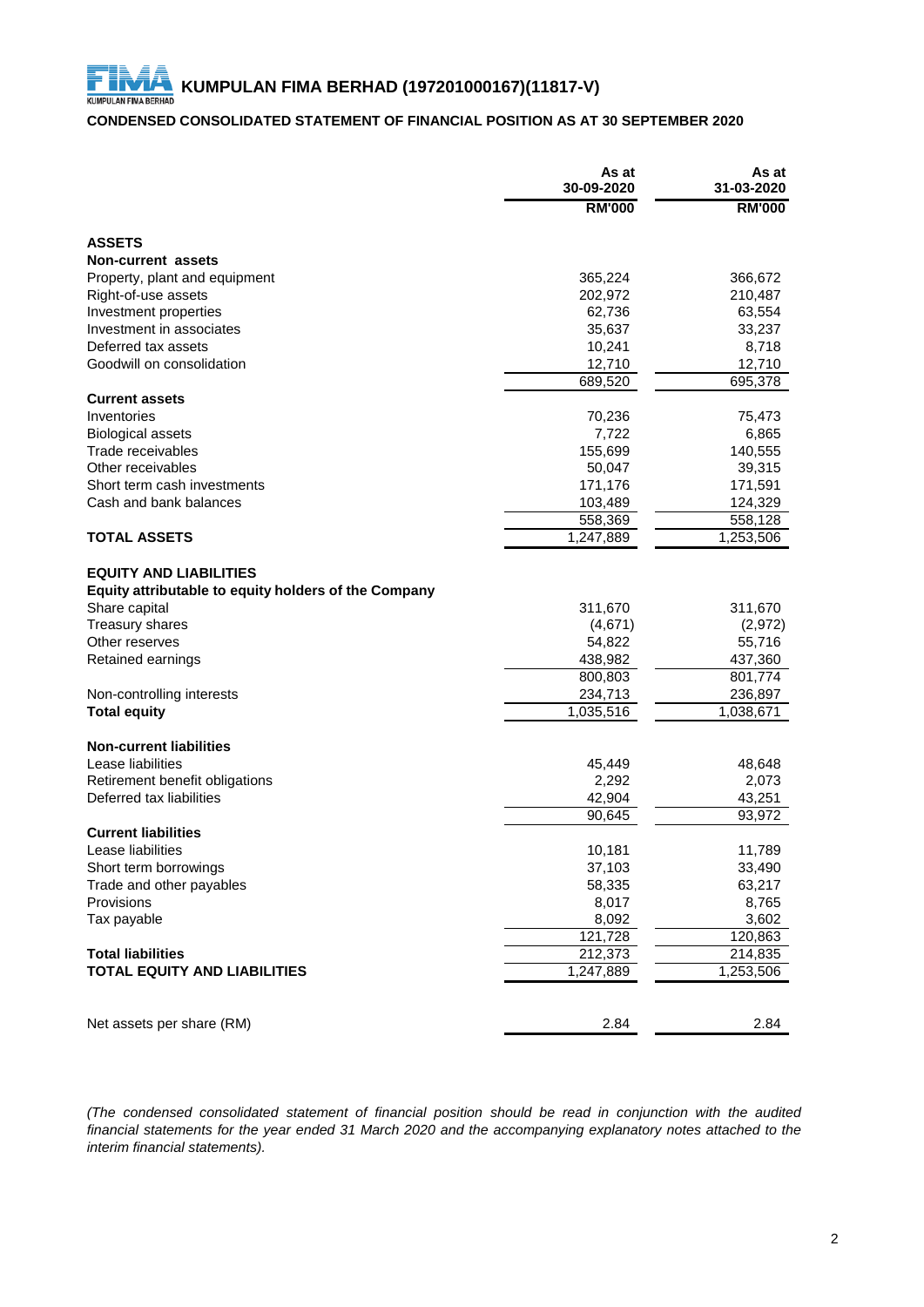

#### **CONDENSED CONSOLIDATED STATEMENT OF CHANGES IN EQUITY FOR THE SECOND QUARTER ENDED 30 SEPTEMBER 2020**

|                                                                                    | Attributable to equity holders of the Company |                           |                   |                                            |                                                                    |                                |                             |                      |                                  |                        |
|------------------------------------------------------------------------------------|-----------------------------------------------|---------------------------|-------------------|--------------------------------------------|--------------------------------------------------------------------|--------------------------------|-----------------------------|----------------------|----------------------------------|------------------------|
|                                                                                    |                                               |                           |                   | <b>Non-distributable</b>                   |                                                                    |                                | Distributable               |                      |                                  |                        |
|                                                                                    | <b>Share</b><br>capital                       | <b>Treasury</b><br>shares | Other<br>reserves | Capital<br>reserve                         | Capital<br>reserve<br>arising from<br>bonus issue in<br>subsidiary | Foreign<br>exchange<br>reserve | <b>Retained</b><br>earnings | <b>Total</b>         | Non-<br>controlling<br>interests | <b>Total</b><br>equity |
| Group                                                                              | <b>RM'000</b>                                 | <b>RM'000</b>             | <b>RM'000</b>     | <b>RM'000</b>                              | <b>RM'000</b>                                                      | <b>RM'000</b>                  | <b>RM'000</b>               | <b>RM'000</b>        | <b>RM'000</b>                    | <b>RM'000</b>          |
| <b>At 1 April 2020</b>                                                             | 311,670                                       | (2,972)                   | 55,716            | 437                                        | 66,459                                                             | (11, 180)                      | 437,360                     | 801,774              | 236,897                          | 1,038,671              |
| Total comprehensive (expense)/income for the period                                |                                               |                           | (894)             |                                            | $\overline{\phantom{a}}$                                           | (894)                          | 26,761                      | 25,867               | 5,727                            | 31,594                 |
| <b>Transactions with equity holders</b><br>Dividend<br>Purchase of treasury shares |                                               | (1,699)                   |                   |                                            | $\sim$                                                             |                                | (25, 139)                   | (25, 139)<br>(1,699) | (6, 856)<br>(1,055)              | (31, 995)<br>(2,754)   |
| Total transaction with equity holders                                              | $\blacksquare$                                | (1,699)                   |                   |                                            | $\overline{\phantom{a}}$                                           |                                | (25, 139)                   | (26, 838)            | (7, 911)                         | (34, 749)              |
| At 30 September 2020                                                               | 311,670                                       | (4,671)                   | 54,822            | 437                                        | 66,459                                                             | (12,074)                       | 438,982                     | 800,803              | 234,713                          | 1,035,516              |
| At 1 April 2019                                                                    | 311,670                                       | (1, 143)                  | 59,063            | 437                                        | 66,459                                                             | (7, 833)                       | 433,562                     | 803,152              | 253,807                          | 1,056,959              |
| Total comprehensive income for the period                                          |                                               |                           | 3,246             |                                            |                                                                    | 3,246                          | 20,223                      | 23,469               | 3,228                            | 26,697                 |
| Transactions with equity holders<br>Dividend<br>Purchase of treasury shares        | $\overline{a}$                                | (794)                     |                   | $\overline{\phantom{a}}$<br>$\blacksquare$ | $\blacksquare$<br>$\blacksquare$                                   |                                | (25, 295)                   | (25, 295)<br>(794)   | (6, 942)<br>(654)                | (32, 237)<br>(1, 448)  |
| Total transaction with equity holders                                              |                                               | (794)                     |                   |                                            |                                                                    |                                | (25, 295)                   | (26,089)             | (7,596)                          | (33,685)               |
| At 30 September 2019                                                               | 311,670                                       | (1, 937)                  | 62,309            | 437                                        | 66,459                                                             | (4, 587)                       | 428,490                     | 800,532              | 249,439                          | 1,049,971              |

(The condensed consolidated statements of changes in equity should be read in conjunction with the audited financial statements for the year ended 31 March 2020 and the accompanying explanatory notes *attached to the interim financial statements).*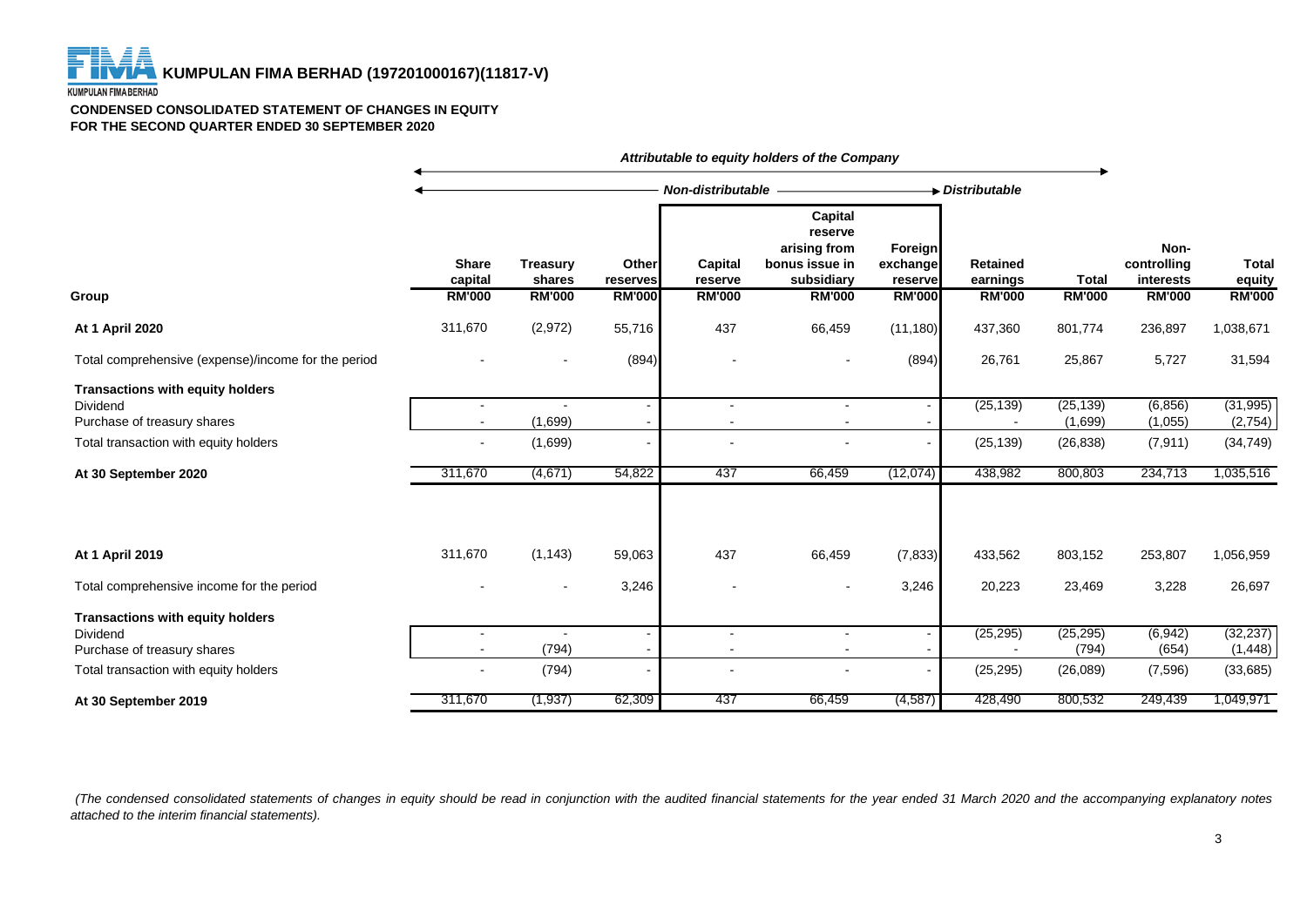# **CONDENSED CONSOLIDATED STATEMENT OF CASH FLOWS FOR THE SECOND QUARTER ENDED 30 SEPTEMBER 2020**

| 30-09-2020<br>30-09-2019<br><b>RM'000</b><br><b>RM'000</b><br><b>CASH FLOWS FROM OPERATING ACTIVITIES</b><br>Profit before tax<br>33,597<br>41,388<br>Adjustments for:<br>Depreciation of investment properties<br>819<br>818<br>Depreciation for property, plant and equipment<br>11,912<br>11,919<br>Depreciation of right-of-use assets<br>7,358<br>5,637<br>Fair value changes on biological assets<br>(857)<br>(761)<br>Net provision for impairment on trade and other receivables<br>564<br>2,096<br>Interest expense<br>1,804<br>1,720<br>Profit income<br>(553)<br>(588)<br>Interest income<br>(618)<br>(33)<br>Distribution from short term cash investment<br>(2,346)<br>(3, 162)<br>Net provision for retirement benefit obligation<br>104<br>39<br>Net reversal of provision for warranty<br>(748)<br>(1,019)<br>Net unrealised forex loss/(gain)<br>3,787<br>(582)<br>Net gain on disposal of property, plant and equipment<br>(18)<br>(56)<br>Share of results of associates<br>(2,400)<br>(1,013)<br>Write (back)/down of inventories<br>(217)<br>938<br>49,000<br>Operating profit before working capital changes<br>60,529<br>5,454<br>(13, 664)<br>Decrease/(increase) in inventories<br>Increase in receivables<br>(26, 286)<br>(16, 881)<br>(Decrease)/increase in payables<br>(4,882)<br>20,863<br>39,318<br>Cash generated from operations<br>34,815<br>Interest paid<br>(573)<br>(1,720)<br>Taxes paid<br>(6,887)<br>(9,610)<br>Retirement benefits paid<br>(27)<br>(11)<br>27,344<br>27,961<br>Net cash generated from operating activities<br><b>CASH FLOWS FROM INVESTING ACTIVITIES</b><br>Proceeds from disposal of property, plant and equipment<br>18<br>95<br>(13, 471)<br>(15, 473)<br>Purchase of property, plant and equipment<br>Acquisition of treasury shares<br>(1,699)<br>(794)<br>Profit income received<br>588<br>553<br>33<br>Interest income received<br>618<br>Distribution received from short term cash investment<br>2,346<br>3,162<br>Net placement of short term cash investments<br>(14, 028)<br>415<br>(11, 770)<br>(25, 867)<br>Net cash used in investing activities<br><b>CASH FLOWS FROM FINANCING ACTIVITIES</b><br>Net drawdown/(repayment) of borrowings<br>3,613<br>(1,288)<br>Repayment of lease liabilities<br>(6,046)<br>(5,536)<br>(25, 139)<br>Dividend paid<br>(6, 856)<br>Dividend paid by a subsidiary to non-controlling interests<br>(6, 942)<br>Net cash used in financing activities<br>(34, 428)<br>(13,766)<br>NET DECREASE IN CASH AND CASH EQUIVALENTS<br>(18, 854)<br>(11, 672)<br>EFFECT ON FOREIGN EXCHANGE RATE CHANGES IN CASH<br><b>AND CASH EQUIVALENTS</b><br>(1,986)<br>3,194<br>CASH AND CASH EQUIVALENTS AT BEGINNING OF PERIOD<br>124,329<br>142,196<br>CASH AND CASH EQUIVALENTS AT END OF PERIOD<br>133,718<br>103,489<br><b>CASH AND CASH EQUIVALENTS COMPRISE:</b><br>Cash and bank balances<br>76,681<br>97,386<br>26,808<br>Fixed deposits with financial institutions<br>36,332<br>103,489<br>133,718 | 6 months ended |  |
|------------------------------------------------------------------------------------------------------------------------------------------------------------------------------------------------------------------------------------------------------------------------------------------------------------------------------------------------------------------------------------------------------------------------------------------------------------------------------------------------------------------------------------------------------------------------------------------------------------------------------------------------------------------------------------------------------------------------------------------------------------------------------------------------------------------------------------------------------------------------------------------------------------------------------------------------------------------------------------------------------------------------------------------------------------------------------------------------------------------------------------------------------------------------------------------------------------------------------------------------------------------------------------------------------------------------------------------------------------------------------------------------------------------------------------------------------------------------------------------------------------------------------------------------------------------------------------------------------------------------------------------------------------------------------------------------------------------------------------------------------------------------------------------------------------------------------------------------------------------------------------------------------------------------------------------------------------------------------------------------------------------------------------------------------------------------------------------------------------------------------------------------------------------------------------------------------------------------------------------------------------------------------------------------------------------------------------------------------------------------------------------------------------------------------------------------------------------------------------------------------------------------------------------------------------------------------------------------------------------------------------------------------------------------------------------------------------------------------------------------------------------------------------------------------------------------------------------------------------------------------------------------------------------------------------------------------------------------------------------------------|----------------|--|
|                                                                                                                                                                                                                                                                                                                                                                                                                                                                                                                                                                                                                                                                                                                                                                                                                                                                                                                                                                                                                                                                                                                                                                                                                                                                                                                                                                                                                                                                                                                                                                                                                                                                                                                                                                                                                                                                                                                                                                                                                                                                                                                                                                                                                                                                                                                                                                                                                                                                                                                                                                                                                                                                                                                                                                                                                                                                                                                                                                                                      |                |  |
|                                                                                                                                                                                                                                                                                                                                                                                                                                                                                                                                                                                                                                                                                                                                                                                                                                                                                                                                                                                                                                                                                                                                                                                                                                                                                                                                                                                                                                                                                                                                                                                                                                                                                                                                                                                                                                                                                                                                                                                                                                                                                                                                                                                                                                                                                                                                                                                                                                                                                                                                                                                                                                                                                                                                                                                                                                                                                                                                                                                                      |                |  |
|                                                                                                                                                                                                                                                                                                                                                                                                                                                                                                                                                                                                                                                                                                                                                                                                                                                                                                                                                                                                                                                                                                                                                                                                                                                                                                                                                                                                                                                                                                                                                                                                                                                                                                                                                                                                                                                                                                                                                                                                                                                                                                                                                                                                                                                                                                                                                                                                                                                                                                                                                                                                                                                                                                                                                                                                                                                                                                                                                                                                      |                |  |
|                                                                                                                                                                                                                                                                                                                                                                                                                                                                                                                                                                                                                                                                                                                                                                                                                                                                                                                                                                                                                                                                                                                                                                                                                                                                                                                                                                                                                                                                                                                                                                                                                                                                                                                                                                                                                                                                                                                                                                                                                                                                                                                                                                                                                                                                                                                                                                                                                                                                                                                                                                                                                                                                                                                                                                                                                                                                                                                                                                                                      |                |  |
|                                                                                                                                                                                                                                                                                                                                                                                                                                                                                                                                                                                                                                                                                                                                                                                                                                                                                                                                                                                                                                                                                                                                                                                                                                                                                                                                                                                                                                                                                                                                                                                                                                                                                                                                                                                                                                                                                                                                                                                                                                                                                                                                                                                                                                                                                                                                                                                                                                                                                                                                                                                                                                                                                                                                                                                                                                                                                                                                                                                                      |                |  |
|                                                                                                                                                                                                                                                                                                                                                                                                                                                                                                                                                                                                                                                                                                                                                                                                                                                                                                                                                                                                                                                                                                                                                                                                                                                                                                                                                                                                                                                                                                                                                                                                                                                                                                                                                                                                                                                                                                                                                                                                                                                                                                                                                                                                                                                                                                                                                                                                                                                                                                                                                                                                                                                                                                                                                                                                                                                                                                                                                                                                      |                |  |
|                                                                                                                                                                                                                                                                                                                                                                                                                                                                                                                                                                                                                                                                                                                                                                                                                                                                                                                                                                                                                                                                                                                                                                                                                                                                                                                                                                                                                                                                                                                                                                                                                                                                                                                                                                                                                                                                                                                                                                                                                                                                                                                                                                                                                                                                                                                                                                                                                                                                                                                                                                                                                                                                                                                                                                                                                                                                                                                                                                                                      |                |  |
|                                                                                                                                                                                                                                                                                                                                                                                                                                                                                                                                                                                                                                                                                                                                                                                                                                                                                                                                                                                                                                                                                                                                                                                                                                                                                                                                                                                                                                                                                                                                                                                                                                                                                                                                                                                                                                                                                                                                                                                                                                                                                                                                                                                                                                                                                                                                                                                                                                                                                                                                                                                                                                                                                                                                                                                                                                                                                                                                                                                                      |                |  |
|                                                                                                                                                                                                                                                                                                                                                                                                                                                                                                                                                                                                                                                                                                                                                                                                                                                                                                                                                                                                                                                                                                                                                                                                                                                                                                                                                                                                                                                                                                                                                                                                                                                                                                                                                                                                                                                                                                                                                                                                                                                                                                                                                                                                                                                                                                                                                                                                                                                                                                                                                                                                                                                                                                                                                                                                                                                                                                                                                                                                      |                |  |
|                                                                                                                                                                                                                                                                                                                                                                                                                                                                                                                                                                                                                                                                                                                                                                                                                                                                                                                                                                                                                                                                                                                                                                                                                                                                                                                                                                                                                                                                                                                                                                                                                                                                                                                                                                                                                                                                                                                                                                                                                                                                                                                                                                                                                                                                                                                                                                                                                                                                                                                                                                                                                                                                                                                                                                                                                                                                                                                                                                                                      |                |  |
|                                                                                                                                                                                                                                                                                                                                                                                                                                                                                                                                                                                                                                                                                                                                                                                                                                                                                                                                                                                                                                                                                                                                                                                                                                                                                                                                                                                                                                                                                                                                                                                                                                                                                                                                                                                                                                                                                                                                                                                                                                                                                                                                                                                                                                                                                                                                                                                                                                                                                                                                                                                                                                                                                                                                                                                                                                                                                                                                                                                                      |                |  |
|                                                                                                                                                                                                                                                                                                                                                                                                                                                                                                                                                                                                                                                                                                                                                                                                                                                                                                                                                                                                                                                                                                                                                                                                                                                                                                                                                                                                                                                                                                                                                                                                                                                                                                                                                                                                                                                                                                                                                                                                                                                                                                                                                                                                                                                                                                                                                                                                                                                                                                                                                                                                                                                                                                                                                                                                                                                                                                                                                                                                      |                |  |
|                                                                                                                                                                                                                                                                                                                                                                                                                                                                                                                                                                                                                                                                                                                                                                                                                                                                                                                                                                                                                                                                                                                                                                                                                                                                                                                                                                                                                                                                                                                                                                                                                                                                                                                                                                                                                                                                                                                                                                                                                                                                                                                                                                                                                                                                                                                                                                                                                                                                                                                                                                                                                                                                                                                                                                                                                                                                                                                                                                                                      |                |  |
|                                                                                                                                                                                                                                                                                                                                                                                                                                                                                                                                                                                                                                                                                                                                                                                                                                                                                                                                                                                                                                                                                                                                                                                                                                                                                                                                                                                                                                                                                                                                                                                                                                                                                                                                                                                                                                                                                                                                                                                                                                                                                                                                                                                                                                                                                                                                                                                                                                                                                                                                                                                                                                                                                                                                                                                                                                                                                                                                                                                                      |                |  |
|                                                                                                                                                                                                                                                                                                                                                                                                                                                                                                                                                                                                                                                                                                                                                                                                                                                                                                                                                                                                                                                                                                                                                                                                                                                                                                                                                                                                                                                                                                                                                                                                                                                                                                                                                                                                                                                                                                                                                                                                                                                                                                                                                                                                                                                                                                                                                                                                                                                                                                                                                                                                                                                                                                                                                                                                                                                                                                                                                                                                      |                |  |
|                                                                                                                                                                                                                                                                                                                                                                                                                                                                                                                                                                                                                                                                                                                                                                                                                                                                                                                                                                                                                                                                                                                                                                                                                                                                                                                                                                                                                                                                                                                                                                                                                                                                                                                                                                                                                                                                                                                                                                                                                                                                                                                                                                                                                                                                                                                                                                                                                                                                                                                                                                                                                                                                                                                                                                                                                                                                                                                                                                                                      |                |  |
|                                                                                                                                                                                                                                                                                                                                                                                                                                                                                                                                                                                                                                                                                                                                                                                                                                                                                                                                                                                                                                                                                                                                                                                                                                                                                                                                                                                                                                                                                                                                                                                                                                                                                                                                                                                                                                                                                                                                                                                                                                                                                                                                                                                                                                                                                                                                                                                                                                                                                                                                                                                                                                                                                                                                                                                                                                                                                                                                                                                                      |                |  |
|                                                                                                                                                                                                                                                                                                                                                                                                                                                                                                                                                                                                                                                                                                                                                                                                                                                                                                                                                                                                                                                                                                                                                                                                                                                                                                                                                                                                                                                                                                                                                                                                                                                                                                                                                                                                                                                                                                                                                                                                                                                                                                                                                                                                                                                                                                                                                                                                                                                                                                                                                                                                                                                                                                                                                                                                                                                                                                                                                                                                      |                |  |
|                                                                                                                                                                                                                                                                                                                                                                                                                                                                                                                                                                                                                                                                                                                                                                                                                                                                                                                                                                                                                                                                                                                                                                                                                                                                                                                                                                                                                                                                                                                                                                                                                                                                                                                                                                                                                                                                                                                                                                                                                                                                                                                                                                                                                                                                                                                                                                                                                                                                                                                                                                                                                                                                                                                                                                                                                                                                                                                                                                                                      |                |  |
|                                                                                                                                                                                                                                                                                                                                                                                                                                                                                                                                                                                                                                                                                                                                                                                                                                                                                                                                                                                                                                                                                                                                                                                                                                                                                                                                                                                                                                                                                                                                                                                                                                                                                                                                                                                                                                                                                                                                                                                                                                                                                                                                                                                                                                                                                                                                                                                                                                                                                                                                                                                                                                                                                                                                                                                                                                                                                                                                                                                                      |                |  |
|                                                                                                                                                                                                                                                                                                                                                                                                                                                                                                                                                                                                                                                                                                                                                                                                                                                                                                                                                                                                                                                                                                                                                                                                                                                                                                                                                                                                                                                                                                                                                                                                                                                                                                                                                                                                                                                                                                                                                                                                                                                                                                                                                                                                                                                                                                                                                                                                                                                                                                                                                                                                                                                                                                                                                                                                                                                                                                                                                                                                      |                |  |
|                                                                                                                                                                                                                                                                                                                                                                                                                                                                                                                                                                                                                                                                                                                                                                                                                                                                                                                                                                                                                                                                                                                                                                                                                                                                                                                                                                                                                                                                                                                                                                                                                                                                                                                                                                                                                                                                                                                                                                                                                                                                                                                                                                                                                                                                                                                                                                                                                                                                                                                                                                                                                                                                                                                                                                                                                                                                                                                                                                                                      |                |  |
|                                                                                                                                                                                                                                                                                                                                                                                                                                                                                                                                                                                                                                                                                                                                                                                                                                                                                                                                                                                                                                                                                                                                                                                                                                                                                                                                                                                                                                                                                                                                                                                                                                                                                                                                                                                                                                                                                                                                                                                                                                                                                                                                                                                                                                                                                                                                                                                                                                                                                                                                                                                                                                                                                                                                                                                                                                                                                                                                                                                                      |                |  |
|                                                                                                                                                                                                                                                                                                                                                                                                                                                                                                                                                                                                                                                                                                                                                                                                                                                                                                                                                                                                                                                                                                                                                                                                                                                                                                                                                                                                                                                                                                                                                                                                                                                                                                                                                                                                                                                                                                                                                                                                                                                                                                                                                                                                                                                                                                                                                                                                                                                                                                                                                                                                                                                                                                                                                                                                                                                                                                                                                                                                      |                |  |
|                                                                                                                                                                                                                                                                                                                                                                                                                                                                                                                                                                                                                                                                                                                                                                                                                                                                                                                                                                                                                                                                                                                                                                                                                                                                                                                                                                                                                                                                                                                                                                                                                                                                                                                                                                                                                                                                                                                                                                                                                                                                                                                                                                                                                                                                                                                                                                                                                                                                                                                                                                                                                                                                                                                                                                                                                                                                                                                                                                                                      |                |  |
|                                                                                                                                                                                                                                                                                                                                                                                                                                                                                                                                                                                                                                                                                                                                                                                                                                                                                                                                                                                                                                                                                                                                                                                                                                                                                                                                                                                                                                                                                                                                                                                                                                                                                                                                                                                                                                                                                                                                                                                                                                                                                                                                                                                                                                                                                                                                                                                                                                                                                                                                                                                                                                                                                                                                                                                                                                                                                                                                                                                                      |                |  |
|                                                                                                                                                                                                                                                                                                                                                                                                                                                                                                                                                                                                                                                                                                                                                                                                                                                                                                                                                                                                                                                                                                                                                                                                                                                                                                                                                                                                                                                                                                                                                                                                                                                                                                                                                                                                                                                                                                                                                                                                                                                                                                                                                                                                                                                                                                                                                                                                                                                                                                                                                                                                                                                                                                                                                                                                                                                                                                                                                                                                      |                |  |
|                                                                                                                                                                                                                                                                                                                                                                                                                                                                                                                                                                                                                                                                                                                                                                                                                                                                                                                                                                                                                                                                                                                                                                                                                                                                                                                                                                                                                                                                                                                                                                                                                                                                                                                                                                                                                                                                                                                                                                                                                                                                                                                                                                                                                                                                                                                                                                                                                                                                                                                                                                                                                                                                                                                                                                                                                                                                                                                                                                                                      |                |  |
|                                                                                                                                                                                                                                                                                                                                                                                                                                                                                                                                                                                                                                                                                                                                                                                                                                                                                                                                                                                                                                                                                                                                                                                                                                                                                                                                                                                                                                                                                                                                                                                                                                                                                                                                                                                                                                                                                                                                                                                                                                                                                                                                                                                                                                                                                                                                                                                                                                                                                                                                                                                                                                                                                                                                                                                                                                                                                                                                                                                                      |                |  |
|                                                                                                                                                                                                                                                                                                                                                                                                                                                                                                                                                                                                                                                                                                                                                                                                                                                                                                                                                                                                                                                                                                                                                                                                                                                                                                                                                                                                                                                                                                                                                                                                                                                                                                                                                                                                                                                                                                                                                                                                                                                                                                                                                                                                                                                                                                                                                                                                                                                                                                                                                                                                                                                                                                                                                                                                                                                                                                                                                                                                      |                |  |
|                                                                                                                                                                                                                                                                                                                                                                                                                                                                                                                                                                                                                                                                                                                                                                                                                                                                                                                                                                                                                                                                                                                                                                                                                                                                                                                                                                                                                                                                                                                                                                                                                                                                                                                                                                                                                                                                                                                                                                                                                                                                                                                                                                                                                                                                                                                                                                                                                                                                                                                                                                                                                                                                                                                                                                                                                                                                                                                                                                                                      |                |  |
|                                                                                                                                                                                                                                                                                                                                                                                                                                                                                                                                                                                                                                                                                                                                                                                                                                                                                                                                                                                                                                                                                                                                                                                                                                                                                                                                                                                                                                                                                                                                                                                                                                                                                                                                                                                                                                                                                                                                                                                                                                                                                                                                                                                                                                                                                                                                                                                                                                                                                                                                                                                                                                                                                                                                                                                                                                                                                                                                                                                                      |                |  |
|                                                                                                                                                                                                                                                                                                                                                                                                                                                                                                                                                                                                                                                                                                                                                                                                                                                                                                                                                                                                                                                                                                                                                                                                                                                                                                                                                                                                                                                                                                                                                                                                                                                                                                                                                                                                                                                                                                                                                                                                                                                                                                                                                                                                                                                                                                                                                                                                                                                                                                                                                                                                                                                                                                                                                                                                                                                                                                                                                                                                      |                |  |
|                                                                                                                                                                                                                                                                                                                                                                                                                                                                                                                                                                                                                                                                                                                                                                                                                                                                                                                                                                                                                                                                                                                                                                                                                                                                                                                                                                                                                                                                                                                                                                                                                                                                                                                                                                                                                                                                                                                                                                                                                                                                                                                                                                                                                                                                                                                                                                                                                                                                                                                                                                                                                                                                                                                                                                                                                                                                                                                                                                                                      |                |  |
|                                                                                                                                                                                                                                                                                                                                                                                                                                                                                                                                                                                                                                                                                                                                                                                                                                                                                                                                                                                                                                                                                                                                                                                                                                                                                                                                                                                                                                                                                                                                                                                                                                                                                                                                                                                                                                                                                                                                                                                                                                                                                                                                                                                                                                                                                                                                                                                                                                                                                                                                                                                                                                                                                                                                                                                                                                                                                                                                                                                                      |                |  |
|                                                                                                                                                                                                                                                                                                                                                                                                                                                                                                                                                                                                                                                                                                                                                                                                                                                                                                                                                                                                                                                                                                                                                                                                                                                                                                                                                                                                                                                                                                                                                                                                                                                                                                                                                                                                                                                                                                                                                                                                                                                                                                                                                                                                                                                                                                                                                                                                                                                                                                                                                                                                                                                                                                                                                                                                                                                                                                                                                                                                      |                |  |
|                                                                                                                                                                                                                                                                                                                                                                                                                                                                                                                                                                                                                                                                                                                                                                                                                                                                                                                                                                                                                                                                                                                                                                                                                                                                                                                                                                                                                                                                                                                                                                                                                                                                                                                                                                                                                                                                                                                                                                                                                                                                                                                                                                                                                                                                                                                                                                                                                                                                                                                                                                                                                                                                                                                                                                                                                                                                                                                                                                                                      |                |  |
|                                                                                                                                                                                                                                                                                                                                                                                                                                                                                                                                                                                                                                                                                                                                                                                                                                                                                                                                                                                                                                                                                                                                                                                                                                                                                                                                                                                                                                                                                                                                                                                                                                                                                                                                                                                                                                                                                                                                                                                                                                                                                                                                                                                                                                                                                                                                                                                                                                                                                                                                                                                                                                                                                                                                                                                                                                                                                                                                                                                                      |                |  |
|                                                                                                                                                                                                                                                                                                                                                                                                                                                                                                                                                                                                                                                                                                                                                                                                                                                                                                                                                                                                                                                                                                                                                                                                                                                                                                                                                                                                                                                                                                                                                                                                                                                                                                                                                                                                                                                                                                                                                                                                                                                                                                                                                                                                                                                                                                                                                                                                                                                                                                                                                                                                                                                                                                                                                                                                                                                                                                                                                                                                      |                |  |
|                                                                                                                                                                                                                                                                                                                                                                                                                                                                                                                                                                                                                                                                                                                                                                                                                                                                                                                                                                                                                                                                                                                                                                                                                                                                                                                                                                                                                                                                                                                                                                                                                                                                                                                                                                                                                                                                                                                                                                                                                                                                                                                                                                                                                                                                                                                                                                                                                                                                                                                                                                                                                                                                                                                                                                                                                                                                                                                                                                                                      |                |  |
|                                                                                                                                                                                                                                                                                                                                                                                                                                                                                                                                                                                                                                                                                                                                                                                                                                                                                                                                                                                                                                                                                                                                                                                                                                                                                                                                                                                                                                                                                                                                                                                                                                                                                                                                                                                                                                                                                                                                                                                                                                                                                                                                                                                                                                                                                                                                                                                                                                                                                                                                                                                                                                                                                                                                                                                                                                                                                                                                                                                                      |                |  |
|                                                                                                                                                                                                                                                                                                                                                                                                                                                                                                                                                                                                                                                                                                                                                                                                                                                                                                                                                                                                                                                                                                                                                                                                                                                                                                                                                                                                                                                                                                                                                                                                                                                                                                                                                                                                                                                                                                                                                                                                                                                                                                                                                                                                                                                                                                                                                                                                                                                                                                                                                                                                                                                                                                                                                                                                                                                                                                                                                                                                      |                |  |
|                                                                                                                                                                                                                                                                                                                                                                                                                                                                                                                                                                                                                                                                                                                                                                                                                                                                                                                                                                                                                                                                                                                                                                                                                                                                                                                                                                                                                                                                                                                                                                                                                                                                                                                                                                                                                                                                                                                                                                                                                                                                                                                                                                                                                                                                                                                                                                                                                                                                                                                                                                                                                                                                                                                                                                                                                                                                                                                                                                                                      |                |  |
|                                                                                                                                                                                                                                                                                                                                                                                                                                                                                                                                                                                                                                                                                                                                                                                                                                                                                                                                                                                                                                                                                                                                                                                                                                                                                                                                                                                                                                                                                                                                                                                                                                                                                                                                                                                                                                                                                                                                                                                                                                                                                                                                                                                                                                                                                                                                                                                                                                                                                                                                                                                                                                                                                                                                                                                                                                                                                                                                                                                                      |                |  |
|                                                                                                                                                                                                                                                                                                                                                                                                                                                                                                                                                                                                                                                                                                                                                                                                                                                                                                                                                                                                                                                                                                                                                                                                                                                                                                                                                                                                                                                                                                                                                                                                                                                                                                                                                                                                                                                                                                                                                                                                                                                                                                                                                                                                                                                                                                                                                                                                                                                                                                                                                                                                                                                                                                                                                                                                                                                                                                                                                                                                      |                |  |
|                                                                                                                                                                                                                                                                                                                                                                                                                                                                                                                                                                                                                                                                                                                                                                                                                                                                                                                                                                                                                                                                                                                                                                                                                                                                                                                                                                                                                                                                                                                                                                                                                                                                                                                                                                                                                                                                                                                                                                                                                                                                                                                                                                                                                                                                                                                                                                                                                                                                                                                                                                                                                                                                                                                                                                                                                                                                                                                                                                                                      |                |  |
|                                                                                                                                                                                                                                                                                                                                                                                                                                                                                                                                                                                                                                                                                                                                                                                                                                                                                                                                                                                                                                                                                                                                                                                                                                                                                                                                                                                                                                                                                                                                                                                                                                                                                                                                                                                                                                                                                                                                                                                                                                                                                                                                                                                                                                                                                                                                                                                                                                                                                                                                                                                                                                                                                                                                                                                                                                                                                                                                                                                                      |                |  |
|                                                                                                                                                                                                                                                                                                                                                                                                                                                                                                                                                                                                                                                                                                                                                                                                                                                                                                                                                                                                                                                                                                                                                                                                                                                                                                                                                                                                                                                                                                                                                                                                                                                                                                                                                                                                                                                                                                                                                                                                                                                                                                                                                                                                                                                                                                                                                                                                                                                                                                                                                                                                                                                                                                                                                                                                                                                                                                                                                                                                      |                |  |
|                                                                                                                                                                                                                                                                                                                                                                                                                                                                                                                                                                                                                                                                                                                                                                                                                                                                                                                                                                                                                                                                                                                                                                                                                                                                                                                                                                                                                                                                                                                                                                                                                                                                                                                                                                                                                                                                                                                                                                                                                                                                                                                                                                                                                                                                                                                                                                                                                                                                                                                                                                                                                                                                                                                                                                                                                                                                                                                                                                                                      |                |  |
|                                                                                                                                                                                                                                                                                                                                                                                                                                                                                                                                                                                                                                                                                                                                                                                                                                                                                                                                                                                                                                                                                                                                                                                                                                                                                                                                                                                                                                                                                                                                                                                                                                                                                                                                                                                                                                                                                                                                                                                                                                                                                                                                                                                                                                                                                                                                                                                                                                                                                                                                                                                                                                                                                                                                                                                                                                                                                                                                                                                                      |                |  |
|                                                                                                                                                                                                                                                                                                                                                                                                                                                                                                                                                                                                                                                                                                                                                                                                                                                                                                                                                                                                                                                                                                                                                                                                                                                                                                                                                                                                                                                                                                                                                                                                                                                                                                                                                                                                                                                                                                                                                                                                                                                                                                                                                                                                                                                                                                                                                                                                                                                                                                                                                                                                                                                                                                                                                                                                                                                                                                                                                                                                      |                |  |
|                                                                                                                                                                                                                                                                                                                                                                                                                                                                                                                                                                                                                                                                                                                                                                                                                                                                                                                                                                                                                                                                                                                                                                                                                                                                                                                                                                                                                                                                                                                                                                                                                                                                                                                                                                                                                                                                                                                                                                                                                                                                                                                                                                                                                                                                                                                                                                                                                                                                                                                                                                                                                                                                                                                                                                                                                                                                                                                                                                                                      |                |  |
|                                                                                                                                                                                                                                                                                                                                                                                                                                                                                                                                                                                                                                                                                                                                                                                                                                                                                                                                                                                                                                                                                                                                                                                                                                                                                                                                                                                                                                                                                                                                                                                                                                                                                                                                                                                                                                                                                                                                                                                                                                                                                                                                                                                                                                                                                                                                                                                                                                                                                                                                                                                                                                                                                                                                                                                                                                                                                                                                                                                                      |                |  |
|                                                                                                                                                                                                                                                                                                                                                                                                                                                                                                                                                                                                                                                                                                                                                                                                                                                                                                                                                                                                                                                                                                                                                                                                                                                                                                                                                                                                                                                                                                                                                                                                                                                                                                                                                                                                                                                                                                                                                                                                                                                                                                                                                                                                                                                                                                                                                                                                                                                                                                                                                                                                                                                                                                                                                                                                                                                                                                                                                                                                      |                |  |
|                                                                                                                                                                                                                                                                                                                                                                                                                                                                                                                                                                                                                                                                                                                                                                                                                                                                                                                                                                                                                                                                                                                                                                                                                                                                                                                                                                                                                                                                                                                                                                                                                                                                                                                                                                                                                                                                                                                                                                                                                                                                                                                                                                                                                                                                                                                                                                                                                                                                                                                                                                                                                                                                                                                                                                                                                                                                                                                                                                                                      |                |  |
|                                                                                                                                                                                                                                                                                                                                                                                                                                                                                                                                                                                                                                                                                                                                                                                                                                                                                                                                                                                                                                                                                                                                                                                                                                                                                                                                                                                                                                                                                                                                                                                                                                                                                                                                                                                                                                                                                                                                                                                                                                                                                                                                                                                                                                                                                                                                                                                                                                                                                                                                                                                                                                                                                                                                                                                                                                                                                                                                                                                                      |                |  |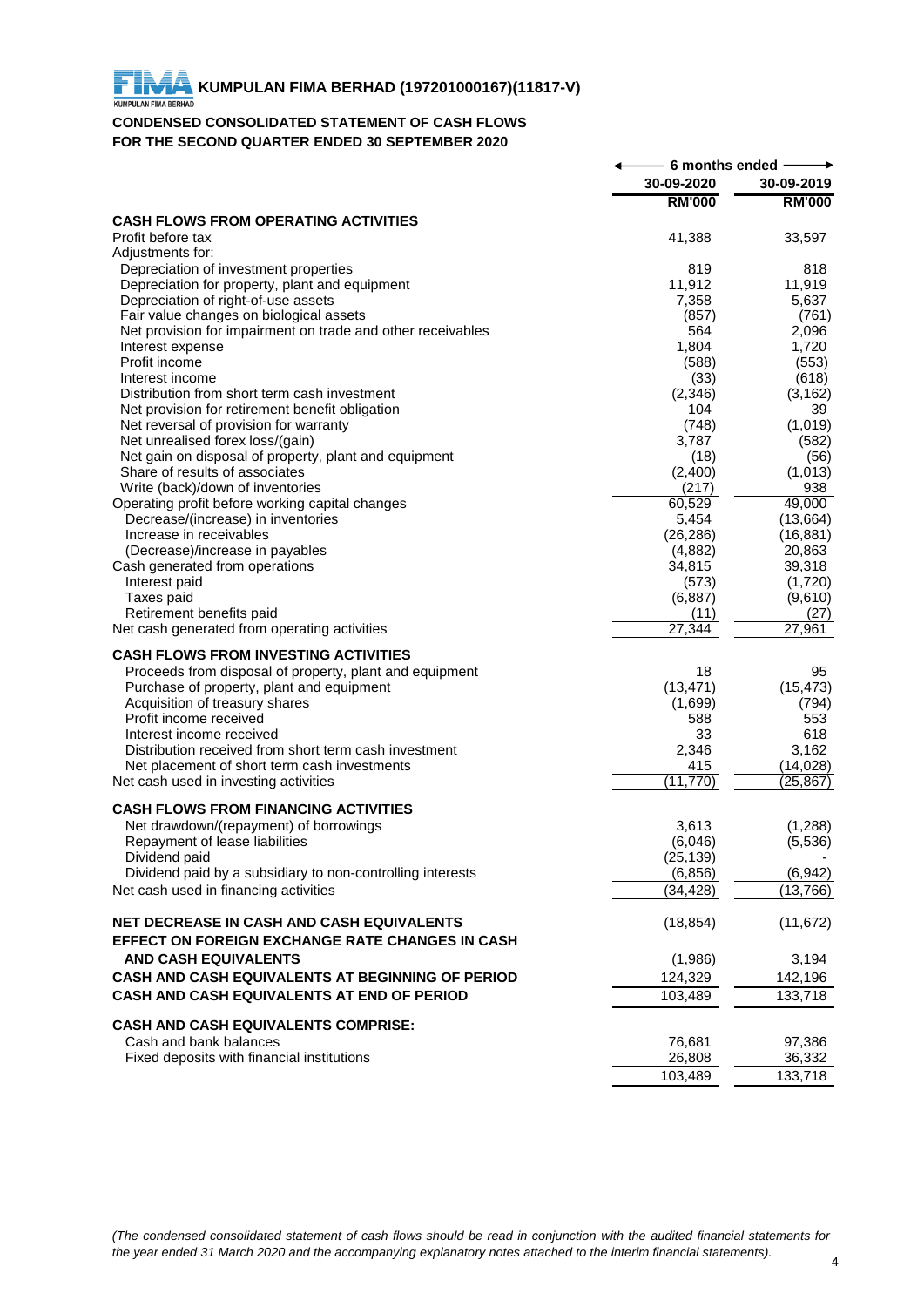

#### **NOTES TO THE QUARTERLY ANNOUNCEMENT FOR THE SECOND QUARTER ENDED 30 SEPTEMBER 2020**

#### **PART A - Explanatory notes pursuant to MFRS 134**

#### **A1. Accounting policies and basis of preparation**

The interim financial statements are unaudited and have been prepared in accordance with the requirements of MFRS 134: Interim Financial Reporting and paragraph 9.22 of the Listing Requirements of the Bursa Securities.

The interim financial statements should be read in conjunction with the audited financial statements for the year ended 31 March 2020. These explanatory notes attached to the interim financial statements provide an explanation of events and transactions that are significant to the understanding of the changes in the financial position and performance of the Group since the financial year ended 31 March 2020.

#### **A2. Changes in accounting policies**

#### **(a) Adoption of MFRSs, amendments to MFRSs and IC Interpretation**

The significant accounting policies adopted are consistent with those of the statutory financial statements for the financial year ended 31 March 2019 except for the adoption of the following new and revised Malaysian Financial Reporting Standards ("MFRSs"), Amendments to MFRSs and IC Interpretations.

On 1 April 2020, the Group adopted the following new and amended MFRSs and IC Interpretation:

- Amendments to MFRS 3: Definition of a Business
- Amendments to MFRS 9, MFRS 139 and MFRS 7: Interest Rate Benchmark Reform
- Amendments to MFRS 101: Definition of Material
- Amendments to MFRS 108: Definition of Material

The adoption of the above standards and interpretation did not have a significant impact on the financial statements in the period of initial application.

#### **(b) Standards and Interpretations issued but not yet effective**

The Group has not early adopted the following new and amended MFRSs and IC Interpretations that are not yet effective:

| <b>Description</b>                                                              | <b>Effective for</b><br>financial period<br>beginning<br>on or after |
|---------------------------------------------------------------------------------|----------------------------------------------------------------------|
| Amendments to MFRS 16: Covid-19-Related Rent Concessions                        | 1 June 2020                                                          |
| Amendments to MFRS 9, MFRS 139, MFRS 7, MFRS 4 and MFRS 16: Interest Rate       |                                                                      |
| Benchmark Reform - Phase 2                                                      | 1 January 2021                                                       |
| Amendments to MFRS 3: Reference to Conceptual Framework                         | 1 January 2022                                                       |
| Amendments to MFRS 116: Property, Plant and Equipment - Proceeds before         |                                                                      |
| Intended Use                                                                    | 1 January 2022                                                       |
| Amendments to MFRS 137: Onerous Contracts - Cost of Fulfilling a Contract       | 1 January 2022                                                       |
| Annual improvements to MFRS 2018 - 2020                                         | 1 January 2022                                                       |
| <b>MFRS 17: Insurance Contracts</b>                                             | 1 January 2023                                                       |
| Amendments to MFRS 17 Insurance Contracts                                       | 1 January 2023                                                       |
| Amendments to MFRS 101: Classification of Liabilities as Current or Non-current | 1 January 2023                                                       |
| Amendments to MFRS 10 and MFRS 128: Sales or Contribution of Assets             |                                                                      |
| between an Investor and its Associate or Joint Venture                          | Deferred                                                             |

The directors expect that the adoption of the above standards and interpretations will have no material impact on the financial statements in the period of initial application.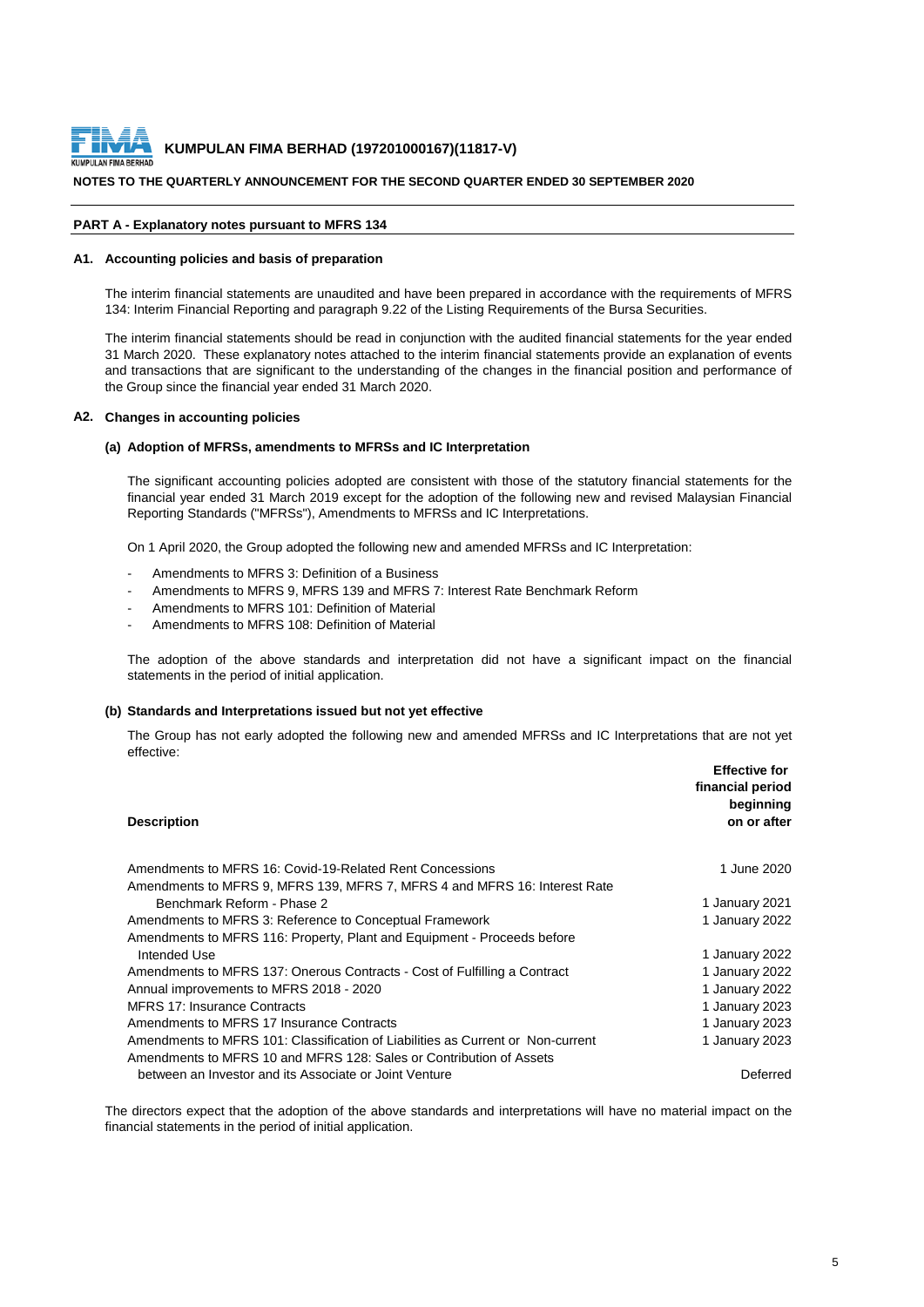

# **NOTES TO THE QUARTERLY ANNOUNCEMENT FOR THE SECOND QUARTER ENDED 30 SEPTEMBER 2020**

#### **A3. Auditors' report on preceding annual financial statements**

The financial statements of the Group for the financial year ended 31 March 2020 were not subject to any audit qualification.

#### **A4. Seasonal and cyclical factors**

The operations of the Group are not affected by any seasonal or cyclical factors other than the manufacturing segment which is affected by cyclical changes in volumes of certain products whilst the plantation segment is affected by seasonal crop production, weather conditions and fluctuating commodity prices.

#### **A5. Unusual items affecting the financial statements**

There were no items affecting assets, liabilities, equity, net income or cash flows that are unusual because of their nature, size or incidence other than as disclosed in Note B10(2).

#### **A6. Changes in estimates**

There were no changes in estimates that have a material effect on the current quarter's results.

#### **A7. Issuances, cancellation, repurchases, resale and repayment of debts and equity securities**

Save as disclosed below, there were no issuances, cancellations, repurchases, resale and repayments of debts and equity securities for the current quarter.

During the current quarter, the Company repurchased 545,000 of its issued ordinary shares from open market at an average price of RM1.57. The total transaction paid for the repurchase including transaction costs was RM912,000. Of the total 282,231,600 issued ordinary shares, 3,082,700 shares are held as treasury shares by the Company.

#### **A8. Dividend paid**

|                  |                                         | 6 months cumulative |                          |
|------------------|-----------------------------------------|---------------------|--------------------------|
|                  |                                         | 30-09-2020          | 30-09-2019               |
| Interim dividend |                                         | <b>RM'000</b>       | <b>RM'000</b>            |
| 2020             | Single-tier interim dividend of 9.0 sen |                     |                          |
|                  | (Paid on 14 September 2020)             | 25.139              | $\overline{\phantom{0}}$ |

#### **A9. Segmental information**

#### **(i) Segmental revenue and results for business segments**

|                | Quarter ended |               |               | 6 months cumulative |
|----------------|---------------|---------------|---------------|---------------------|
|                | 30-09-2020    | 30-09-2019    | 30-09-2020    | 30-09-2019          |
| Revenue        | <b>RM'000</b> | <b>RM'000</b> | <b>RM'000</b> | <b>RM'000</b>       |
| Manufacturing* | 31,635        | 36,040        | 52,957        | 66,219              |
| Plantation     | 36,111        | 23,025        | 64,923        | 50,818              |
| <b>Bulking</b> | 23,716        | 30,771        | 45,419        | 51,070              |
| Food           | 37,462        | 37,504        | 67,239        | 72,778              |
| <b>Others</b>  | 4,659         | 3,036         | 5,943         | 9,199               |
|                | 133,583       | 130,376       | 236,481       | 250,084             |
| Eliminations   | (3,027)       | (1,739)       | (3.157)       | (6,694)             |
|                | 130,556       | 128,637       | 233,324       | 243.390             |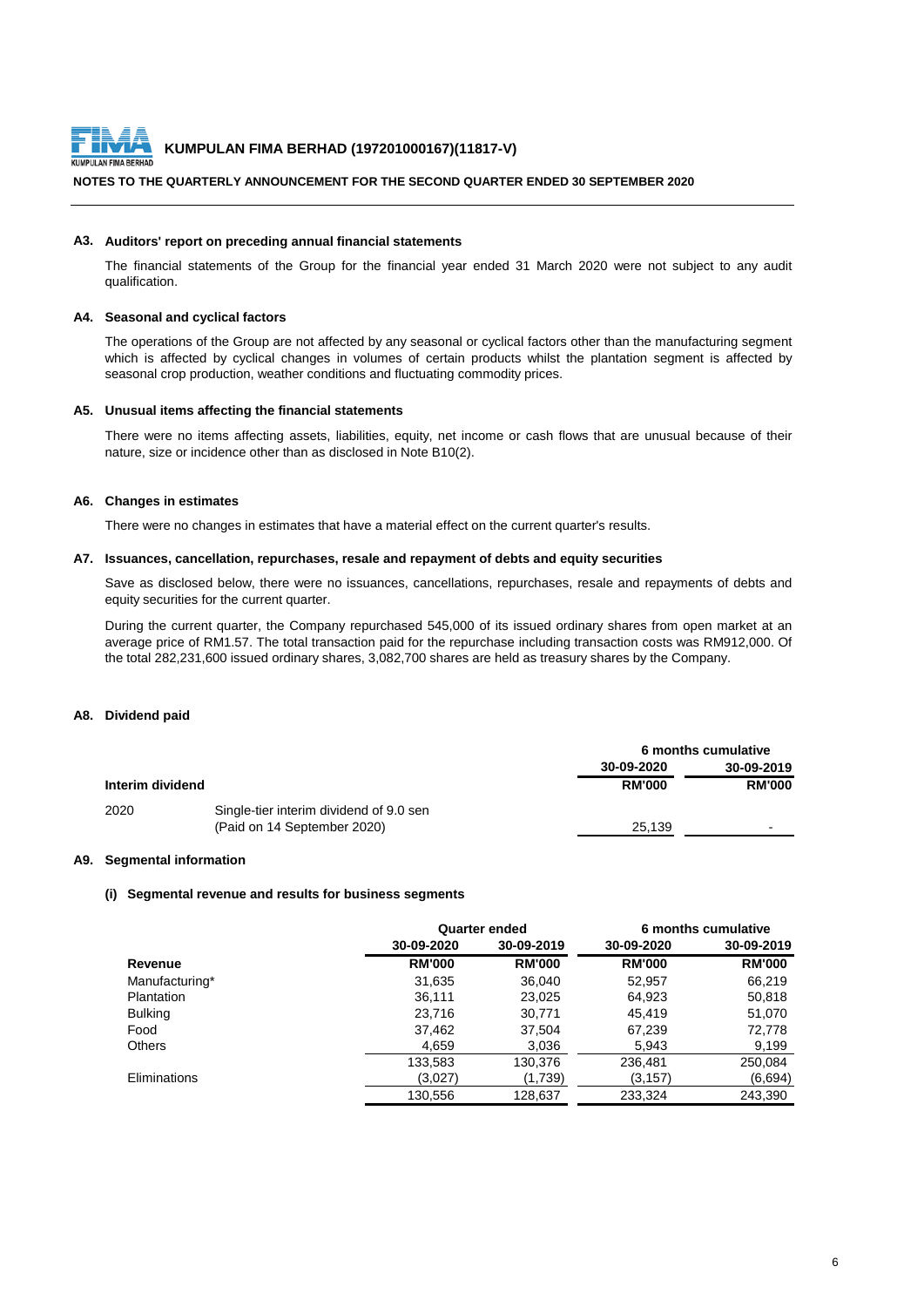

# **NOTES TO THE QUARTERLY ANNOUNCEMENT FOR THE SECOND QUARTER ENDED 30 SEPTEMBER 2020**

# **A9. Segmental information (cont'd.)**

# **(i) Segmental revenue and results for business segments (cont'd.)**

|                          |               | <b>Quarter ended</b> |               | 6 months cumulative |
|--------------------------|---------------|----------------------|---------------|---------------------|
|                          | 30-09-2020    | 30-09-2019           | 30-09-2020    | 30-09-2019          |
| <b>Profit before tax</b> | <b>RM'000</b> | <b>RM'000</b>        | <b>RM'000</b> | <b>RM'000</b>       |
| Manufacturing*           | 5,891         | 8.784                | 8,828         | 13,224              |
| Plantation               | 5,523         | (1, 146)             | 6,513         | (3,024)             |
| <b>Bulking</b>           | 11,090        | 7,232                | 21,969        | 17,467              |
| Food                     | 4,090         | 4,113                | 5,686         | 8,501               |
| <b>Others</b>            | (1.470)       | (1,325)              | (4,008)       | (3,584)             |
|                          | 25,124        | 17,658               | 38,988        | 32,584              |
| Associated companies     | 2,348         | 488                  | 2.400         | 1,013               |
|                          | 27.472        | 18.146               | 41,388        | 33.597              |

\* Production and trading of security documents.

# **(ii) Geographical segments**

|                          |               | <b>Quarter ended</b> |               | 6 months cumulative |
|--------------------------|---------------|----------------------|---------------|---------------------|
|                          | 30-09-2020    | 30-09-2019           | 30-09-2020    | 30-09-2019          |
| Revenue                  | <b>RM'000</b> | <b>RM'000</b>        | <b>RM'000</b> | <b>RM'000</b>       |
| Malaysia                 | 72,433        | 77.312               | 124,585       | 139,535             |
| Indonesia                | 24.544        | 17.145               | 46,075        | 40,815              |
| Papua New Guinea         | 36.606        | 35,919               | 65,821        | 69,734              |
|                          | 133,583       | 130,376              | 236,481       | 250,084             |
| Eliminations             | (3.027)       | (1,739)              | (3.157)       | (6,694)             |
|                          | 130,556       | 128,637              | 233,324       | 243,390             |
| <b>Profit before tax</b> |               |                      |               |                     |
| Malaysia                 | 16,306        | 11,858               | 25,319        | 19,966              |
| Indonesia                | 4,691         | 1,775                | 7,940         | 4,303               |
| Papua New Guinea         | 4,127         | 4,025                | 5,729         | 8,315               |
|                          | 25.124        | 17,658               | 38,988        | 32,584              |
| Associated companies     | 2,348         | 488                  | 2,400         | 1,013               |
|                          | 27,472        | 18,146               | 41,388        | 33,597              |

|                               |                                | 6 months cumulative                                                                                      |                                |                                     |  |  |
|-------------------------------|--------------------------------|----------------------------------------------------------------------------------------------------------|--------------------------------|-------------------------------------|--|--|
| <b>Assets and liabilities</b> |                                | <b>Preceding year</b><br>corresponding period<br><b>Current year to date</b><br>30-09-2020<br>30-09-2019 |                                |                                     |  |  |
|                               | <b>Assets</b><br><b>RM'000</b> | Liabilities<br><b>RM'000</b>                                                                             | <b>Assets</b><br><b>RM'000</b> | <b>Liabilities</b><br><b>RM'000</b> |  |  |
| Malaysia                      | 1,622,644                      | 204,190                                                                                                  | 1,643,604                      | 228,872                             |  |  |
| Indonesia                     | 100.714                        | 8.966                                                                                                    | 106.172                        | 16,663                              |  |  |
| Papua New Guinea              | 150,960                        | 66,521                                                                                                   | 148,778                        | 68,764                              |  |  |
|                               | 1,874,318                      | 279,677                                                                                                  | 1,898,554                      | 314,299                             |  |  |
| Eliminations                  | (626, 429)                     | (67,304)                                                                                                 | (599,536)                      | (65, 252)                           |  |  |
|                               | 1,247,889                      | 212,373                                                                                                  | 1,299,018                      | 249.047                             |  |  |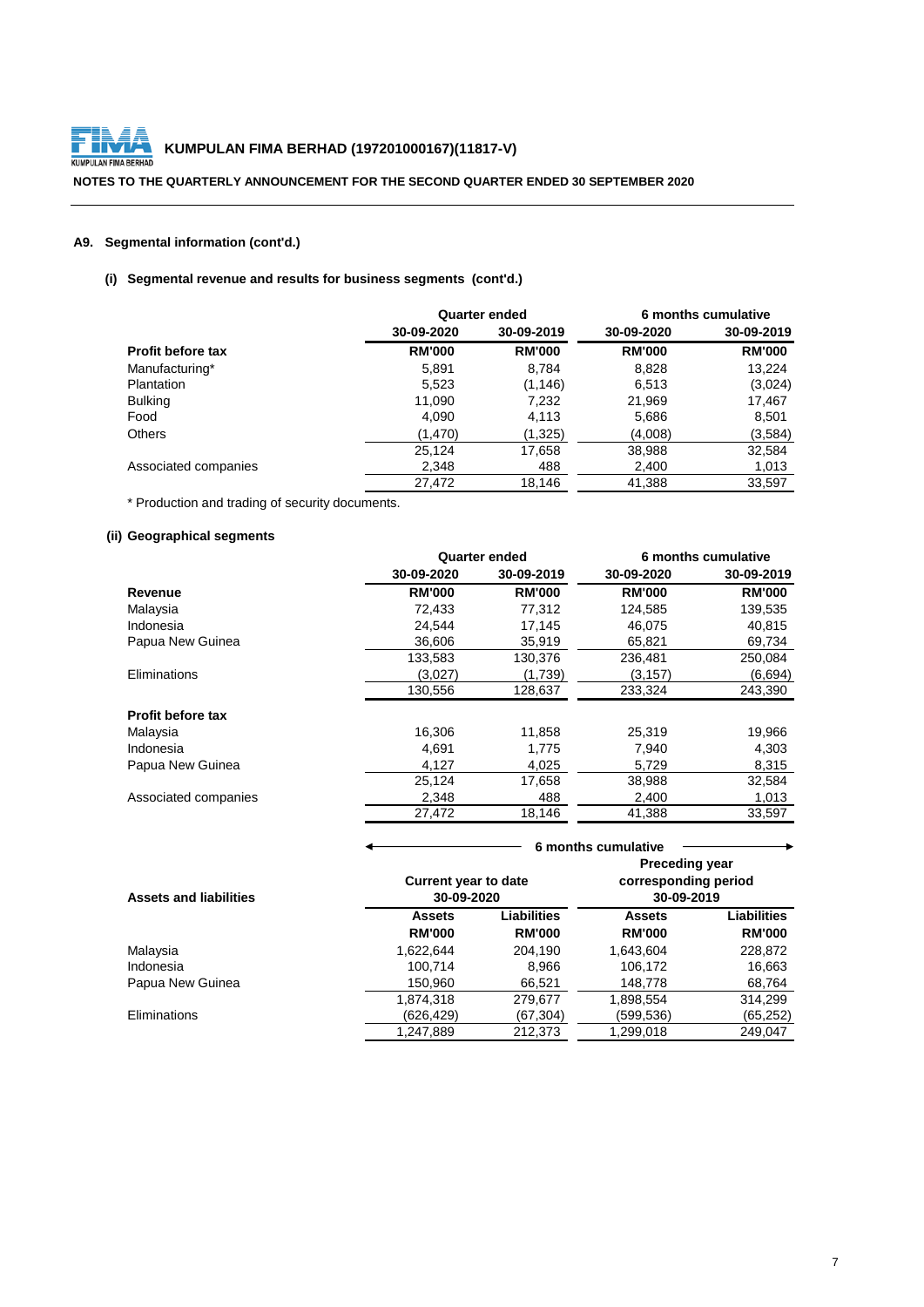

# **NOTES TO THE QUARTERLY ANNOUNCEMENT FOR THE SECOND QUARTER ENDED 30 SEPTEMBER 2020**

#### **A10. Profit before tax**

The following amounts have been included in arriving at profit before tax:

|                                            | <b>Quarter ended</b> |               | 6 months cumulative |               |
|--------------------------------------------|----------------------|---------------|---------------------|---------------|
|                                            | 30-09-2020           | 30-09-2019    | 30-09-2020          | 30-09-2019    |
| Other income                               | <b>RM'000</b>        | <b>RM'000</b> | <b>RM'000</b>       | <b>RM'000</b> |
| Profit income                              | 221                  | 199           | 588                 | 553           |
| Interest income                            | 20                   | 260           | 33                  | 618           |
| Distribution from short term               |                      |               |                     |               |
| cash investment                            | 1,170                | 1,760         | 2,346               | 3,162         |
| <b>Operating expenses</b>                  |                      |               |                     |               |
| Depreciation                               | 8,827                | 9,509         | 20,089              | 18,374        |
| Interest expense                           | 874                  | 793           | 1,804               | 1,720         |
| Unrealised foreign exchange (gain)/loss    | (189)                | 171           | 3,787               | (582)         |
| Realised forex exchange loss/(gain)        | 1,035                | 19            | 725                 | (410)         |
| Net provision for impairment               |                      |               |                     |               |
| on trade and other receivables             | 529                  | 1,575         | 564                 | 2,096         |
| Net gain on disposal of property, plant    |                      |               |                     |               |
| and equipment                              | (5)                  |               | (18)                | (56)          |
| Fair value changes on biological assets    | (164)                | (910)         | (857)               | (761)         |
| Net (reversal of)/provision for retirement |                      |               |                     |               |
| benefit obligations                        | (109)                | 29            | 104                 | 39            |
| Net reversal of provision                  |                      |               |                     |               |
| for warranty                               | (311)                | (515)         | (748)               | (1,019)       |
| Inventories written (back)/down            | (95)                 | (126)         | (217)               | 938           |

#### **A11. Subsequent events**

There were no material events subsequent to the end of the current quarter.

# **A12. Inventories**

During the quarter, there was no significant write down or write back of inventories except as disclosed in Note A10 above.

# **A13. Changes in the composition of the Group**

There were no changes in the composition of the Group for the current quarter and financial period to date.

# **A14. Changes in contingent liabilities**

There were no additional contingent liabilities during the current quarter, except as disclosed in Note B10 herein.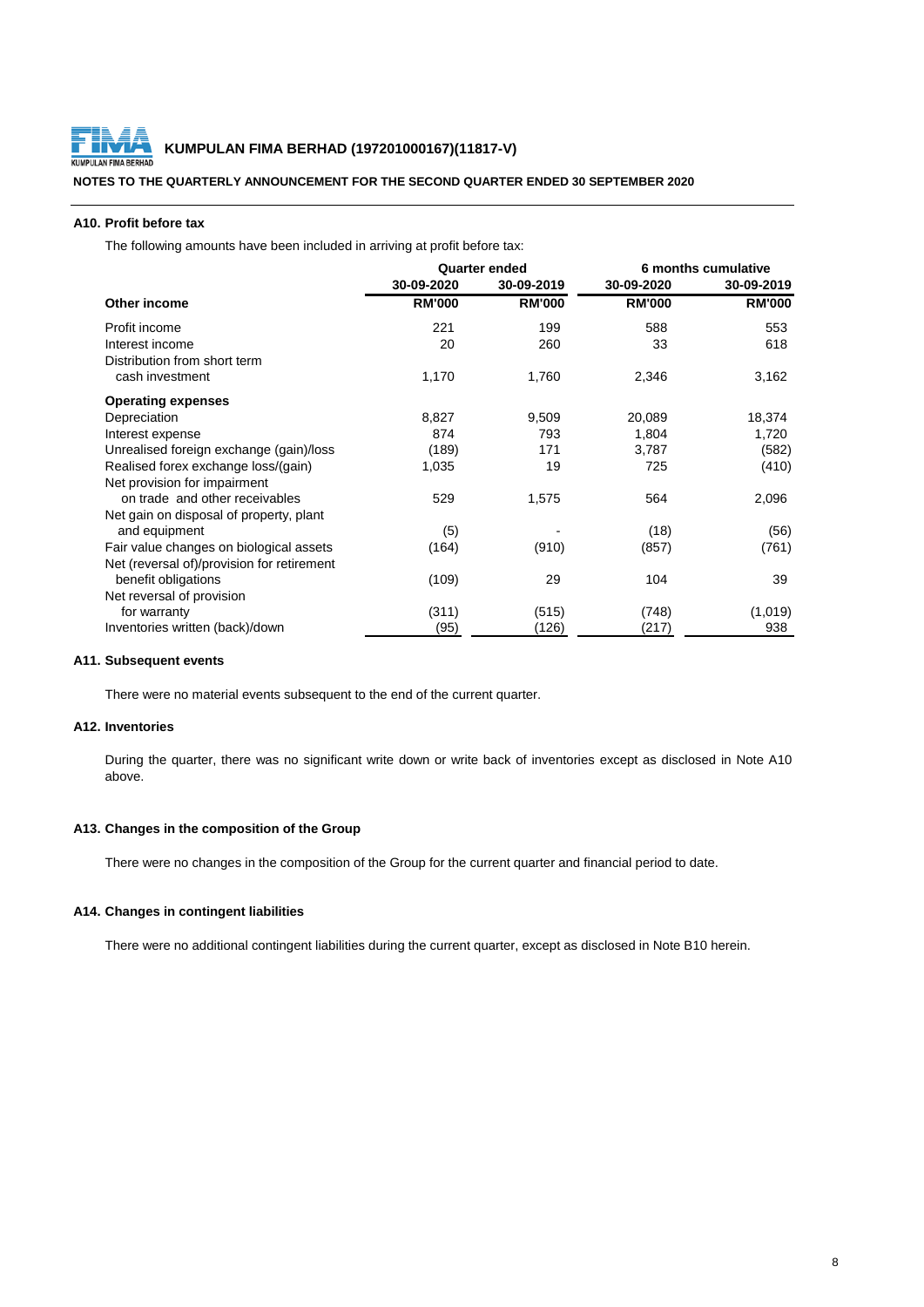

# **NOTES TO THE QUARTERLY ANNOUNCEMENT FOR THE SECOND QUARTER ENDED 30 SEPTEMBER 2020**

# **A15. Significant acquisition of property, plant and equipment**

For the period under review, the Group's acquisitions of property, plant and equipment are as follows :

|                                                      | <b>Current year</b> |
|------------------------------------------------------|---------------------|
|                                                      | to date             |
|                                                      | <b>RM'000</b>       |
| Plant and machinery                                  | 493                 |
| Vehicles                                             | 1,309               |
| Land and buildings                                   | 23                  |
| Equipment, furniture and fittings and motor vehicles | 532                 |
| Bearer plants and infrastructure                     | 3,637               |
| Work in progress                                     | 7,477               |
|                                                      | 13.471              |

# **A16. Capital commitments**

The amount of commitments not provided for in the interim financial statements as at 30 September 2020 were as follows:

|                               | <b>Current year</b> |
|-------------------------------|---------------------|
|                               | to date             |
|                               | <b>RM'000</b>       |
| Property, plant and equipment |                     |
| - Approved and contracted for | 3,560               |

# **A17. Related party transactions**

The Group's related party transactions during the financial period were as follows:

|                                                                                                                                                | <b>Current year</b> |
|------------------------------------------------------------------------------------------------------------------------------------------------|---------------------|
|                                                                                                                                                | to date             |
|                                                                                                                                                | <b>RM'000</b>       |
| Rental expenses payable to a subsidiary<br>- Fima Corporation Berhad                                                                           | 426                 |
| Advisory services rendered by corporate shareholder<br>- BHR Enterprise Sdn. Bhd.                                                              | 60                  |
| Transactions with subsidiaries<br>- Fima Instanco Sdn. Bhd. - Rental income                                                                    | 90                  |
| Transactions with related parties*<br>- PT Pohon Emas Lestari - Purchase of fresh fruit bunch<br>- TD Technologies Sdn. Bhd. - Service payable | 2,447<br>32         |
| - Nationwide Express Courier Services Berhad - Delivery services                                                                               | 27                  |
| - Nationwide Express Courier Services Berhad - Rental income                                                                                   | 36                  |

\*Related parties by virture of common shareholders/common directors.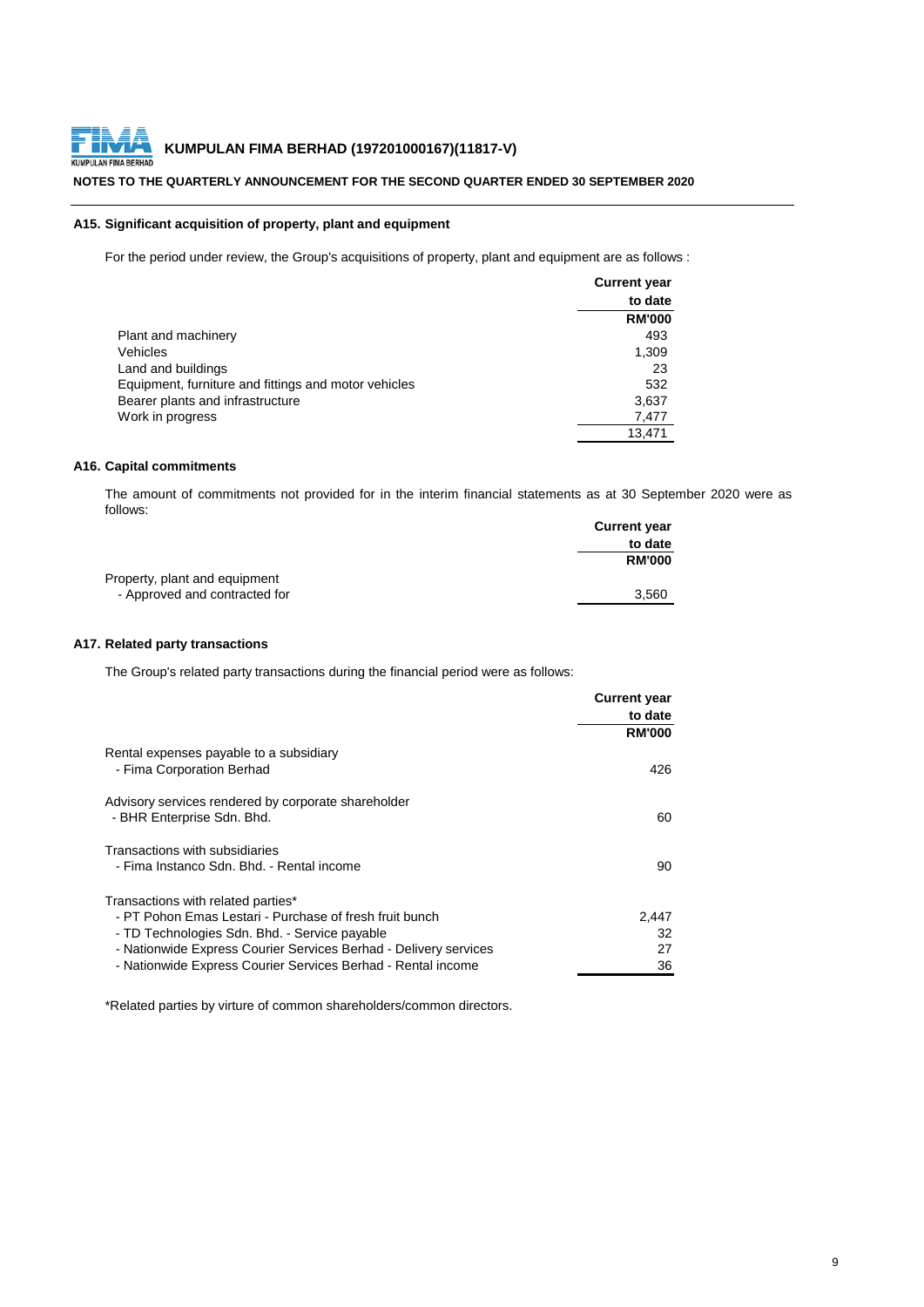

# **PART B - Bursa Securities Listing Requirements**

# **B1. Review of performance**

#### **Group Performance**

|                   | Current | <b>Previous</b> |          |       |
|-------------------|---------|-----------------|----------|-------|
| (RM Million)      | YTD     | YTD             | Variance | %     |
| Revenue           | 233.32  | 243.39          | (10.07)  | (4.1) |
| Profit before tax | 41.39   | 33.60           | 7.79     | 23.2  |

Group revenue for the second quarter ended 30 September 2020 decreased by 4.1% to RM233.32 million as compared to RM243.39 million recorded in the corresponding period last year. Lower revenue by RM10.07 million was mainly attributed to the decrease in revenue generated by manufacturing, bulking and food division.

Despite of lower revenue, Group profit before tax ("PBT") has improved by 23.2% to RM41.39 million as compared to the same period last year.

The performance of each business division is as follows:

#### **Manufacturing Division**

|                   | Current | <b>Previous</b> |          |        |
|-------------------|---------|-----------------|----------|--------|
| (RM Million)      | YTN     | YTD             | Variance | %      |
| Revenue           | 52.96   | 66.22           | (13.26)  | (20.0) |
| Profit before tax | 8.83    | 13.22           | (4.39)   | (33.2) |

Revenue from **Manufacturing Division** recorded a decrease by 20.0% or RM13.26 million to RM52.96 million from RM66.22 million last year, mainly contributed by lower sales volume for most of documents due to COVID-19 pandemic. On the back of lower revenue, the division's PBT decreased by RM4.39 million or 33.2% to RM8.83 million as compared to the same corresponding period last year.

#### **Plantation Division**

| (RM Million)                   | <b>Current</b><br>YTD | <b>Previous</b><br>YTD | Variance | %      |
|--------------------------------|-----------------------|------------------------|----------|--------|
| Revenue                        |                       |                        |          |        |
| Indonesia                      |                       |                        |          |        |
| - Crude palm oil (CPO)         | 41.09                 | 40.81                  | 0.28     | 0.7    |
| - Crude palm kernel oil (CPKO) | 4.99                  |                        | 4.99     | 100.0  |
| Malaysia                       |                       |                        |          |        |
| - Fresh fruit bunch (FFB)      | 17.72                 | 8.46                   | 9.26     | 109.5  |
| - Pineapple                    | 1.12                  | 1.55                   | (0.43)   | (27.7) |
| <b>Total</b>                   | 64.92                 | 50.82                  | 14.10    | 27.7   |
| Profit/(Loss) before tax       | 6.51                  | (3.02)                 | 9.53     | 315.6  |
| FFB produced (mt)              | 107,405               | 95.352                 | 12,053   | 12.6   |
| CPO produced (mt)              | 18,440                | 20,782                 | (2,342)  | (11.3) |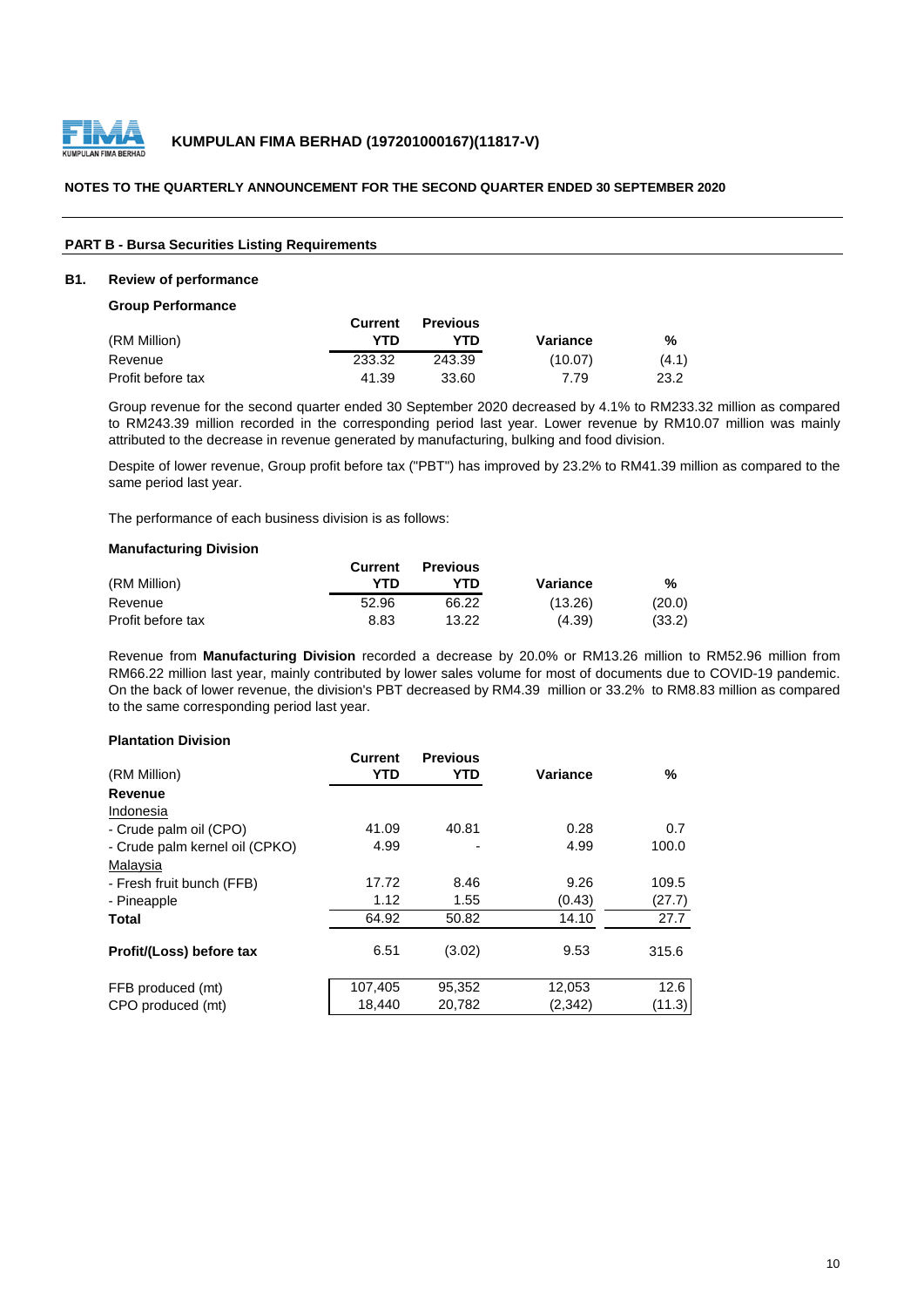

# **B1. Review of performance (cont'd.)**

**Plantation Division (cont'd.)**

|                            | <b>Current</b><br>YTD | <b>Previous</b><br>YTD | <b>Variance</b> | %      |
|----------------------------|-----------------------|------------------------|-----------------|--------|
| <b>Sales Quantity (mt)</b> |                       |                        |                 |        |
| - CPO                      | 16,313                | 21,069                 | (4,756)         | (22.6) |
| - CPKO                     | 1.733                 | ٠                      | 1.733           | 100.0  |

# **Total Group's Hectarage**

| Palm profiles (ha) |          |          |
|--------------------|----------|----------|
| - Mature           | 13.044.0 | 11.259.2 |
| - Immature         | 1.659.2  | 3,225.5  |
| Total planted area | 14.703.2 | 14.484.7 |

Revenue from **Plantation Division** recorded an improvement by RM14.10 million to RM64.92 million as compared to the same period last year, mainly contributed by sales of CPKO and higher mature area of plantation estates in Malaysia for the current period. On the back of higher revenue coupled with higher selling price of CPO and CPKO, the division has recorded a pre-tax profit of RM6.51 million during the period.

Our plantation estates in Malaysia which are newly matured and still in the process of land development or newly planted registered a total pre-tax loss of RM3.50 million as compared to RM6.55 million pre-tax loss recorded in the corresponding period last year.

# **Bulking Division**

|                   | <b>Current</b> | <b>Previous</b> |          |        |
|-------------------|----------------|-----------------|----------|--------|
| (RM Million)      | YTD            | <b>YTD</b>      | Variance | %      |
| Revenue           | 45.42          | 51.07           | (5.65)   | (11.1) |
| Profit before tax | 21.97          | 1747            | 4.50     | 25.8   |

**Bulking Division** had recorded lower revenue of RM5.65 million to RM45.42 million as compared to last year, mainly attributed to lower sales of palm methyl ester ("PME") from biodiesel operation. Despite this, PBT has recorded an increase of RM4.50 million to RM21.97 million as compared to the same period last year, mainly attributable to lower pretax losses recorded by its biodiesel segment, as well as stronger contribution from edible oil products.

| <b>Food Division</b>   |                |                        |          |        |
|------------------------|----------------|------------------------|----------|--------|
| (RM Million)           | Current<br>YTD | <b>Previous</b><br>YTD | Variance | %      |
| <b>Revenue</b>         |                |                        |          |        |
| Papua New Guinea (PNG) | 65.82          | 69.73                  | (3.91)   | (5.6)  |
| Malaysia               | 1.42           | 3.05                   | (1.63)   | (53.4) |
|                        | 67.24          | 72.78                  | (5.54)   | (7.6)  |
| Profit before tax      | 5.69           | 8.50                   | (2.81)   | (33.1) |

**Food Division**'s revenue slipped by RM5.54 million or 7.6% to RM67.24 million, as compared to RM72.78 million recorded in the previous financial period, mainly attributable to the lower sales volume of tuna loin and export canned tuna. Its revenue from Malaysian operation has also fell by RM1.63 million mainly due to lower demand as a result of COVID-19 pandemic. On the back of lower revenue, the division PBT has declined by RM2.81 million to RM5.69 million as compared to the same period last year.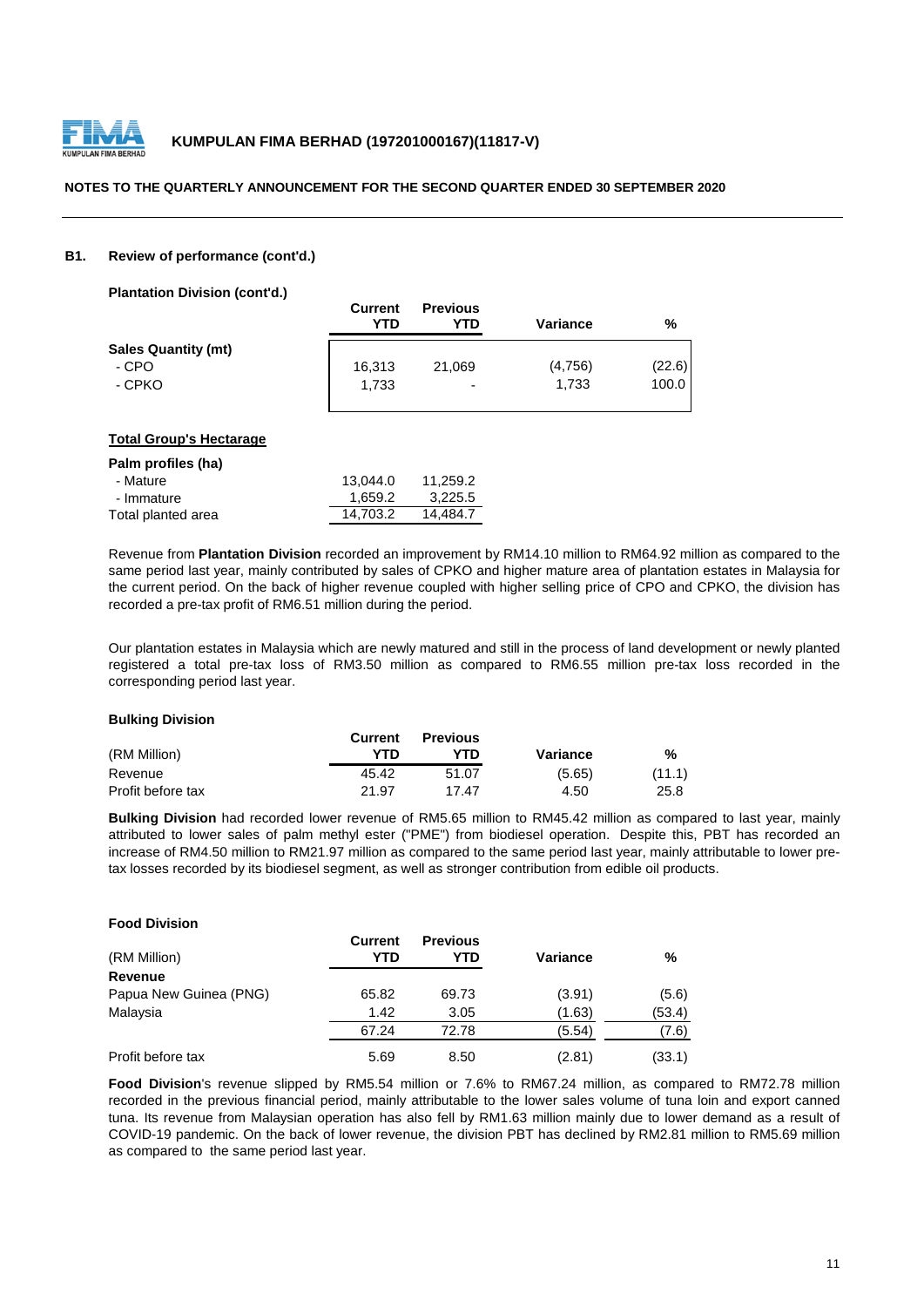

# **B2. Comparison with preceding quarter's results**

#### **Group Performance**

|                   | QTR 2   | OTR 1   |          |      |
|-------------------|---------|---------|----------|------|
| (RM Million)      | FY 2021 | FY 2021 | Variance | %    |
| Revenue           | 130.56  | 102.77  | 27.79    | 27.0 |
| Profit before tax | 27 47   | 13.92   | 13.55    | 97.3 |

The Group revenue increased by RM27.79 million to RM130.56 million as compared to the preceding quarter, as a result of higher revenue contribution by most of divisions.

In line with higher revenue, the Group PBT has improved by RM13.55 million to RM27.47 million as compared to RM13.92 million recorded in the preceding quarter.

The performance of each business division is as follows:

# **Manufacturing Division**

|                   | QTR <sub>2</sub> | OTR <sub>1</sub> |          |       |
|-------------------|------------------|------------------|----------|-------|
| (RM Million)      | FY 2021          | FY 2021          | Variance | %     |
| Revenue           | 31.64            | 21.32            | 10.32    | 48.4  |
| Profit before tax | 5.89             | 2.94             | 2.95     | 100.3 |

**Manufacturing Division**'s revenue increased by RM10.32 million to RM31.64 million in the current quarter, mainly due to lower sales volume during Movement Control Order ("MCO") in preceeding quarter. In line with higher revenue, PBT has also increased to RM5.89 million in the current quarter.

# **Plantation Division**

| (RM Million)               | QTR <sub>2</sub><br>FY 2021 | QTR <sub>1</sub><br>FY 2021 | Variance | %      |
|----------------------------|-----------------------------|-----------------------------|----------|--------|
| Revenue                    |                             |                             |          |        |
| Indonesia                  |                             |                             |          |        |
| - CPO                      | 21.82                       | 19.27                       | 2.55     | 13.2   |
| - CPKO                     | 2.73                        | 2.26                        | 0.47     | 20.8   |
| Malaysia                   |                             |                             |          |        |
| - Fresh fruit bunch        | 11.01                       | 6.71                        | 4.30     | 64.1   |
| - Pineapple                | 0.55                        | 0.57                        | (0.02)   | (3.5)  |
| Total                      | 36.11                       | 28.81                       | 7.30     | 25.3   |
| <b>Profit before tax</b>   | 5.52                        | 0.99                        | 4.53     | 457.6  |
| CPO produced (mt)          | 7,384                       | 11,056                      | (3,672)  | (33.2) |
| <b>Sales Quantity (mt)</b> |                             |                             |          |        |
| - CPO                      | 8,014                       | 8,299                       | (285)    | (3.4)  |
| - CPKO                     | 998                         | 735                         | 263      | 35.8   |
|                            |                             |                             |          |        |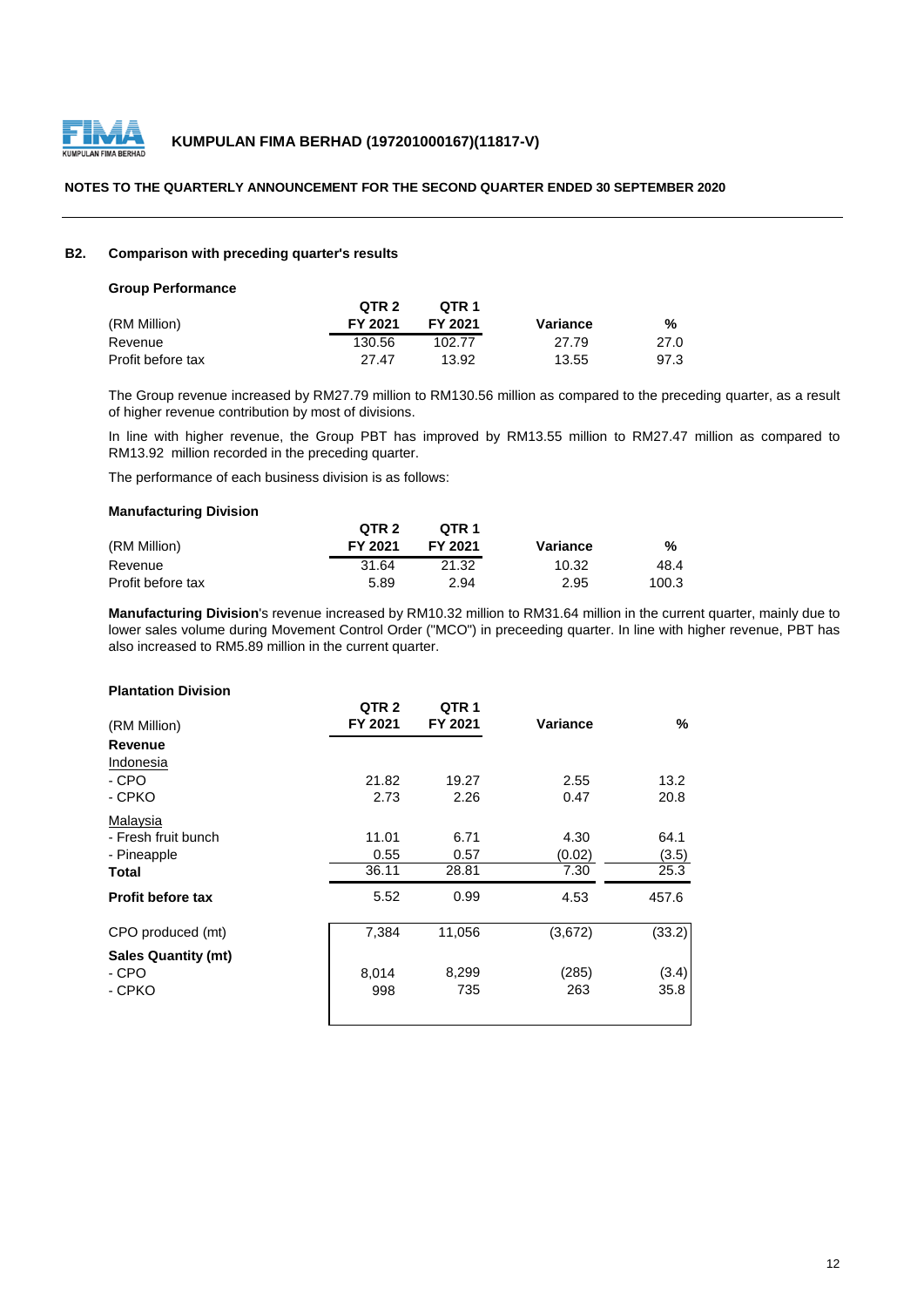

#### **B2. Comparison with preceding quarter's results (cont'd.)**

# **Plantation Division (cont'd.)**

**Plantation Division**'s revenue for the quarter posted an increase of RM7.30 million or 25.3%, as compared to the preceding quarter mainly due to higher selling price of CPO as well as higher contribution from newly mature area in Malaysia plantation estates. On the back of higher revenue, the Division's PBT has improved to RM5.52 million in the current quarter.

#### **Bulking Division**

|                   | QTR <sub>2</sub> | OTR <sub>1</sub> |          |     |
|-------------------|------------------|------------------|----------|-----|
| (RM Million)      | FY 2021          | FY 2021          | Variance | %   |
| Revenue           | 23.72            | 21.70            | 2.02     | 9.3 |
| Profit before tax | 11.09            | 10.88            | 0.21     | 1.9 |

Revenue from **Bulking Division** of RM23.72 million was slightly higher by 9.3% or RM2.02 million as compared to the preceding quarter, mainly due to higher contribution from PME product. On the back of higher revenue, PBT has slightly increased by 1.9% to RM11.09 million in the current quarter.

# **Food Division**

| (RM Million)      | QTR <sub>2</sub><br>FY 2021 | QTR <sub>1</sub><br>FY 2021 | <b>Variance</b> | %     |
|-------------------|-----------------------------|-----------------------------|-----------------|-------|
| <b>Revenue</b>    |                             |                             |                 |       |
| <b>PNG</b>        | 36.61                       | 29.22                       | 7.39            | 25.3  |
| Malaysia          | 0.85                        | 0.56                        | 0.29            | 51.8  |
|                   | 37.46                       | 29.78                       | 7.68            | 25.8  |
| Profit before tax | 4.09                        | 1.60                        | 2.49            | 155.6 |

Revenue from **Food Division** rose by 25.8% or RM7.68 million to RM37.46 million as compared to the preceding quarter, mainly due to higher sales volume of mackerel and tuna products. In line with improvement in revenue by the Division, its PBT has increased to RM4.09 million in the current quarter.

# **B3. Prospects**

**Manufacturing Division** - The division will continue its concerted efforts to establish new strategic alliances to develop new products and solutions to complement its existing products.

**Plantation Division -** The overall performance of the oil palm production and processing is very much influenced by the direction of palm oil prices and our estates' yield. Nevertheless, we will remain focused in improving our efficiency and productivity in oil palm plantation operation and optimising production cost.

**Bulking Division -** The demand for storage is expected to be satisfactory. The division is looking at securing more long term contracts with customers as well as handling higher margin products. The construction of seven units of new tanks with a total capacity of 20,440 cubic meter is expected to be completed and to be taken up before the end of the financial year.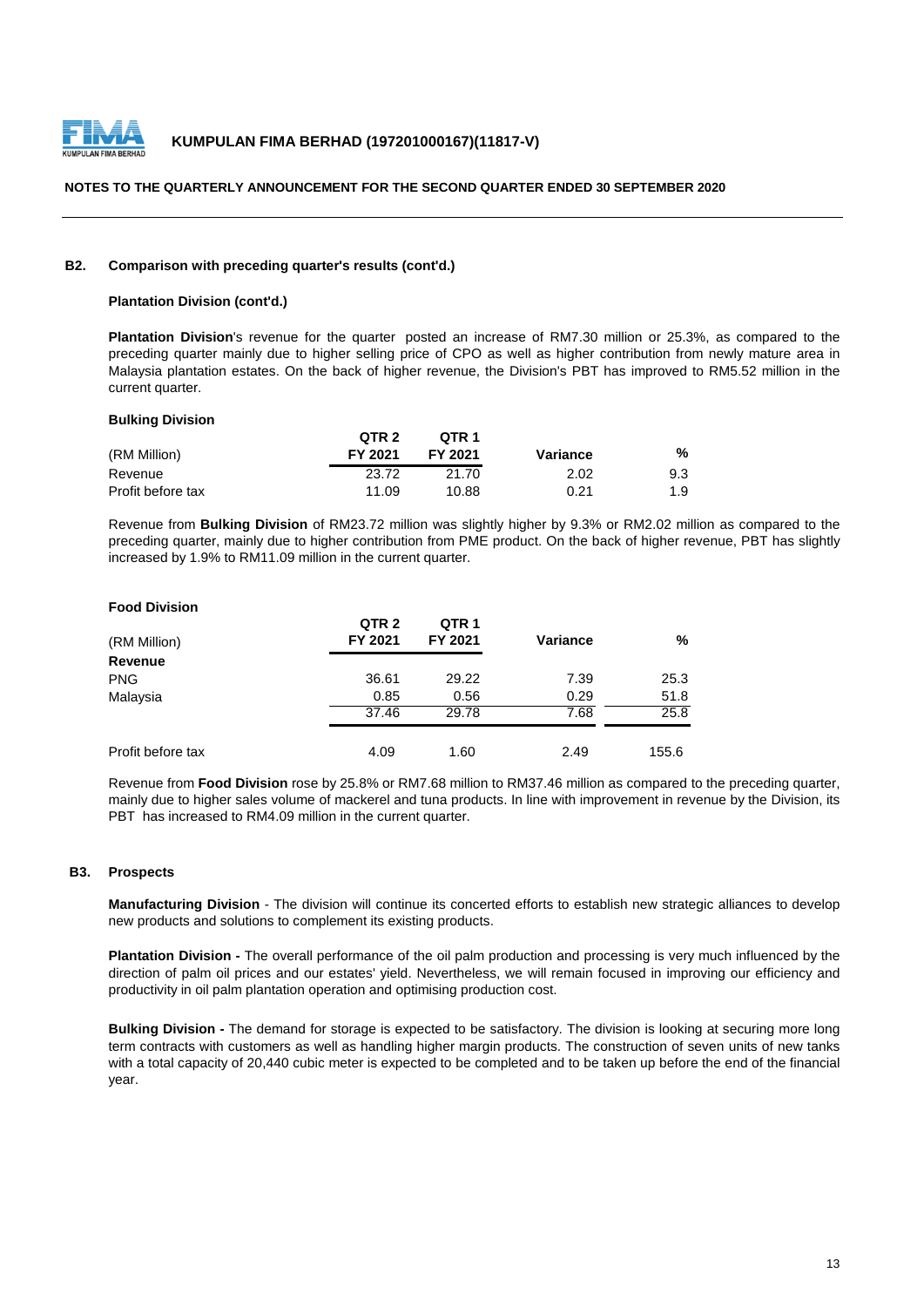

#### **B3. Prospects (cont'd.)**

**Food Division** faces many challenges ahead, particularly in Papua New Guinea where the division's main operation is located, amidst intense market competition from cheaper imported products and currency fluctuation. The division will continue to focus on operational efficiency, productivity and margin improvements, and cost control as well as emphasising on quality, service and delivery.

We expect the challenging environment to remain in the current financial year due to world outbreak of COVID-19 pandemic. Certain division is expecting lesser demand in its products and disruption on supply chain. In addition, fluctuations in exchange rates and commodity prices will influence the Group's financial performance and position.

#### **B4. Explanatory notes on variances with profit forecasts or profit guarantees**

The Group did not issue any profit forecast and/or profit guarantee to the public.

# **B5. Income tax expense**

|                  | <b>Current</b> | <b>Current</b> |
|------------------|----------------|----------------|
|                  | year           | year           |
|                  | quarter        | to date        |
|                  | 30-09-2020     | 30-09-2020     |
|                  | <b>RM'000</b>  | <b>RM'000</b>  |
| Current taxation | 4.411          | 9,579          |

The effective tax rate on the Group's profit to date is in line with the statutory tax rate.

# **B6. Profits/(losses) on sale of unquoted investments and/or properties**

There were no sale of unquoted investments and/or properties during the current quarter.

#### **B7. Purchase or disposal of quoted securities**

There were no purchase or disposal of quoted securities during the current quarter.

# **B8. Corporate proposals**

#### **(a) Status of corporate proposal**

There are no corporate proposals announced but not completed at the date of this report.

# **(b) Utilisation of proceeds raised from any corporate proposal** Not applicable.

#### **B9. Borrowings and debt securities**

|                             | As at<br>30-09-2020<br><b>RM'000</b> | As at<br>31-03-2020<br><b>RM'000</b> |
|-----------------------------|--------------------------------------|--------------------------------------|
| Secured:                    |                                      |                                      |
| <b>Current</b>              |                                      |                                      |
| Bankers' acceptance         | 2.103                                | 3,490                                |
| Short term revolving credit | 35,000                               | 30,000                               |
|                             | 37,103                               | 33,490                               |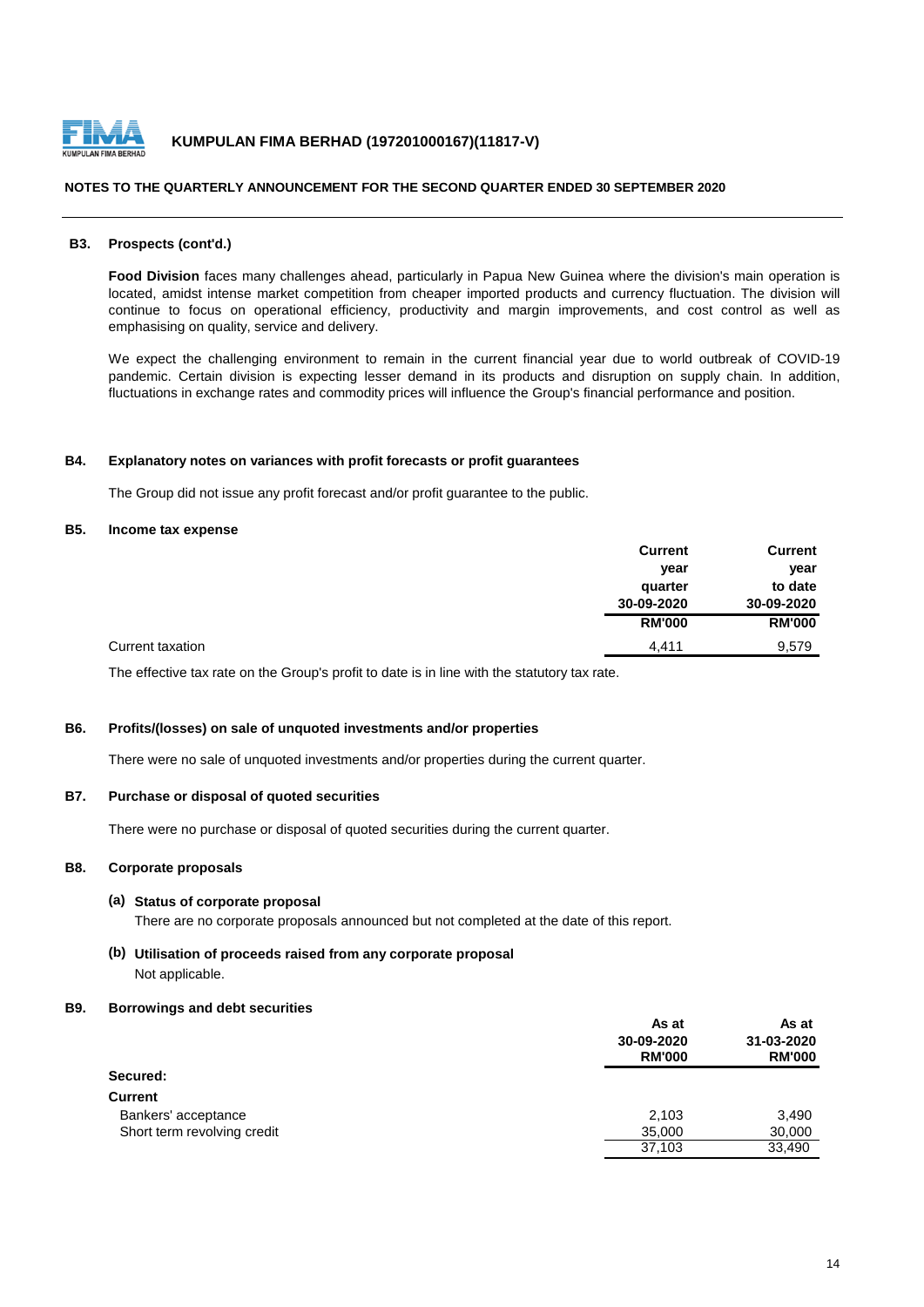

# **NOTES TO THE QUARTERLY ANNOUNCEMENT FOR THE SECOND QUARTER ENDED 30 SEPTEMBER 2020**

#### **B10. Changes in material litigations**

Except for the following, there were no other changes in material litigation since the date of the last annual statement of financial position:

1. On 30 July 2018, a subsidiary, Fima Corporation Berhad ("FimaCorp") announced that its wholly owned subsidiary, Percetakan Keselamatan Nasional Sdn. Bhd. ("the Plaintiff"), has on the same day, commenced a High Court action against Datasonic Technologies Sdn. Bhd. ("the Defendant").

The claim is for a sum of RM24,975,000.00 (excluding interest and cost) ("Outstanding Amount"), being the amount due and owing by the Defendant to the Plaintiff for 1.5 million Malaysian passport booklets which were supplied by the Plaintiff to the Defendant.

At the request of the Defendant during the case management on 3 October 2018, the Plaintiff agreed to attempt mediation with the aim of arriving at an amicable resolution. The mediation took place on 17 October 2018 and 19 October 2018. However, the parties could not reach a resolution.

On 5 November 2020, the Court had at the request of the Defendant vacated the 10 November 2020 trial date.

This civil suit is not expected to have any material impact on the financial and operational position of the Company.

2. (a) On 13 May 2003, the National Land Body of Indonesia ("NLB") issued a certificate, Hak Guna Usaha No.1/ Nunukan Barat ("HGU") providing PT Nunukan Jaya Lestari ("PTNJL") a right to use a land covering a total size of 19,974 hectares ("Total Parcel") for the purposes of plantation. The HGU is set to expire on 12 May 2038.

Notwithstanding the HGU, the Minister of Agrarian Affairs and Spatial Planning ("Minister") vide letter dated 25 July 2016 ("Revocation Letter") informed PTNJL among others, of the following:

- there were administrative irregularities performed by officer(s) of the Regional Land Body of East Kalimantan at the time of the issuance of the HGU in 2003, resulting in parts of the area within the HGU to overlap with forestry area measuring approximately 17,165 hectares ("Irregular Parcel").
- a third party situated adjacent to the Total Parcel ("Third Party") has requested to revise/amend the HGU as there are overlaps between the Total Parcel with the Third Party's interests on the land pursuant to their operating permits (approximately 3,500 hectares) ("Overlapping Parcel").

Following the above, the Minister vide the Revocation Letter has provided the following decisions:

- the HGU is revoked effectively immediately ("Revocation");
- PTNJL to apply for a new certificate for the remaining 2,809 hectares of land located at Land Allocated for Other Purposes ("APL"); and
- the Irregular Parcel is to be surrendered to the Minister of Environmental Affairs and Forestry of Republic of Indonesia.

On 21 October 2016, PTNJL initiated an action in the State Administrative Court in Jakarta, Indonesia against the Minister seeking an order to annul the Revocation Letter and also sought an order to postpone the enforcement of the Revocation Letter pending full and final determination of the matter by the Indonesian courts ("Lawsuit").

PTNJL's basis for the Lawsuit are inter alia as follows:

- (i) the status of the Total Parcel is State Land, aligned with the condition imposed by prevailing laws and regulations in Indonesia; and
- (ii) the revocation of the HGU certificate is contrary to the prevailing laws and regulations in Indonesia.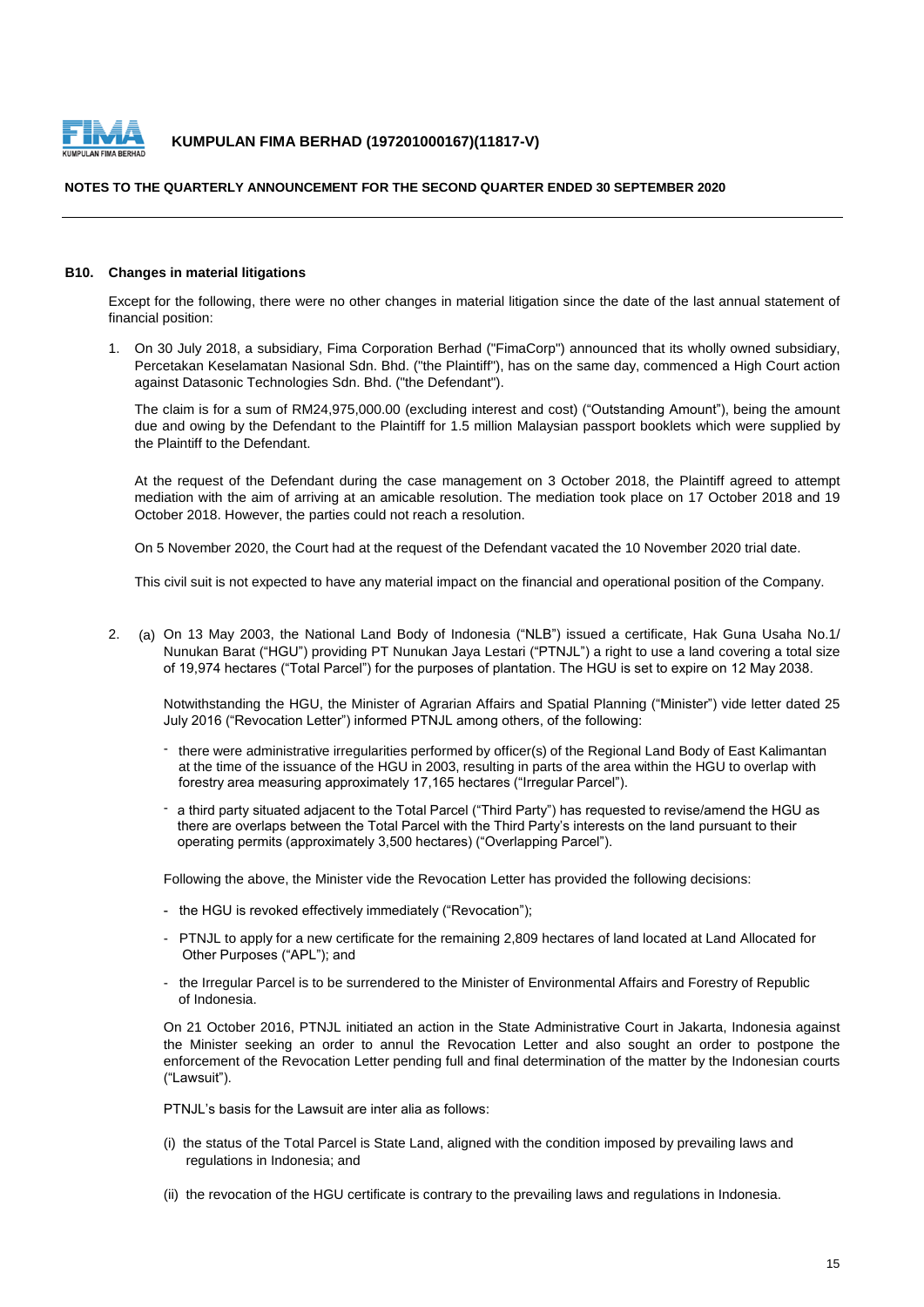

# **NOTES TO THE QUARTERLY ANNOUNCEMENT FOR THE SECOND QUARTER ENDED 30 SEPTEMBER 2020**

#### **B10. Changes in material litigations (cont'd.)**

On 13 June 2017, the State Administrative Court dismissed the Lawsuit ("State Administrative Court's Decision") resulting in an appeal filed by PTNJL in the High Administrative Court ("High Court") of Jakarta, Indonesia, on 24 July 2017 ("Appeal").

Vide written decision dated 11 December 2017, the High Court partly allowed the Appeal with costs and ordered that (i) the Revocation to be void and the Revocation Letter be annulled, save for the Overlapping Parcel measuring 5,138 hectares. ("High Court Decision").

On 23 January 2018, PTNJL has filed an appeal to the Supreme Court of Indonesia ("Supreme Court") against the High Court Decision. On 21 August 2018, the Supreme Court allowed PTNJL's appeal and similarly ordered that the Revocation Letter be annulled ("Decision of the Supreme Court"). The Supreme Court also ordered the Minister to simultaneously:

- (i) issue an order cancelling PTNJL's HGU rights over the Overlapping Parcel measuring 3,500 hectares; and
- (ii) ensure the issuance of a new certificate in favour of PTNJL to use the remaining area measuring 16,474.130 hectares, (which is 19,974.130 hectares less the 3,500 hectares referred to in paragraph (i) above).

On 8 February 2019, the Minister filed an application in the Supreme Court to review the Decision of the Supreme Court ("JR Application").

On 27 November 2019 the Supreme Court overturned the Decision of the Supreme Court in favor of the Minister upholding the legitimacy and the validity of the Revocation ("JR Decision").

On 23 January 2020, PTNJL subsequently filed a further application for judicial review against the JR Decision ("2nd JR Application")on the grounds that the JR Decision contradicts some aspects of other established cases and the discovery of new material evidences that were not previously available. As at today, the Supreme Court has not issued any decision in respect of the 2nd JR Application.

(b) On 28 November 2019, PTNJL has filed a civil suit in the Pengadilan Negeri Jakarta Selatan against the Defendant and PT Adindo Hutani Lestari ("AHL") (collectively, "Defendants"). The President Republik Indonesia and Menteri Lingkungan Hidup dan Kehutanan Republik Indonesia ("Menteri Kehutanan") have been named as co-defendants in the said suit.

PTNJL is seeking legal recognition of its rights over HGU; an injunction to:

- (i) order Badan Pertahanan Nasional and Menteri Kehutanan to issue permit, recommendation, or approval for PTNJL to undertake its plantation activities;
- (ii) bar AHL from preventing PTNJL from undertaking its plantation activities within the HGU areas which overlap with AHL's operating permits/interests; and
- (iii) restrain Menteri Kehutanan from issuing any new licences permits or approvals to any parties on or within the HGU.

PTNJL is also seeking an order from the court to stay the enforcement of the Ministerial Order dated 25 July 2016 pending full and final determination of the matter by the Indonesian courts.

On 6 May 2020, the mediation held between PTNJL, Defendants and Co-defendants has failed. Accordingly, all parties have filed their respective cause papers to the court. The Defendants in their defence are challenging the jurisdiction and competency of the district court to examine the case. The Third Party has inter alia submitted a claim to seize PTNJL's assets within the overlapping area and other loss.

On 15 September 2020, Pengadilan Negeri Jakarta Selatan had delivered an oral judgement and dismissed the civil suit filed by the PTNJL against the Defendant. On 28 September 2020, PTNJL has filed its notice of appeal against the decision of the court.